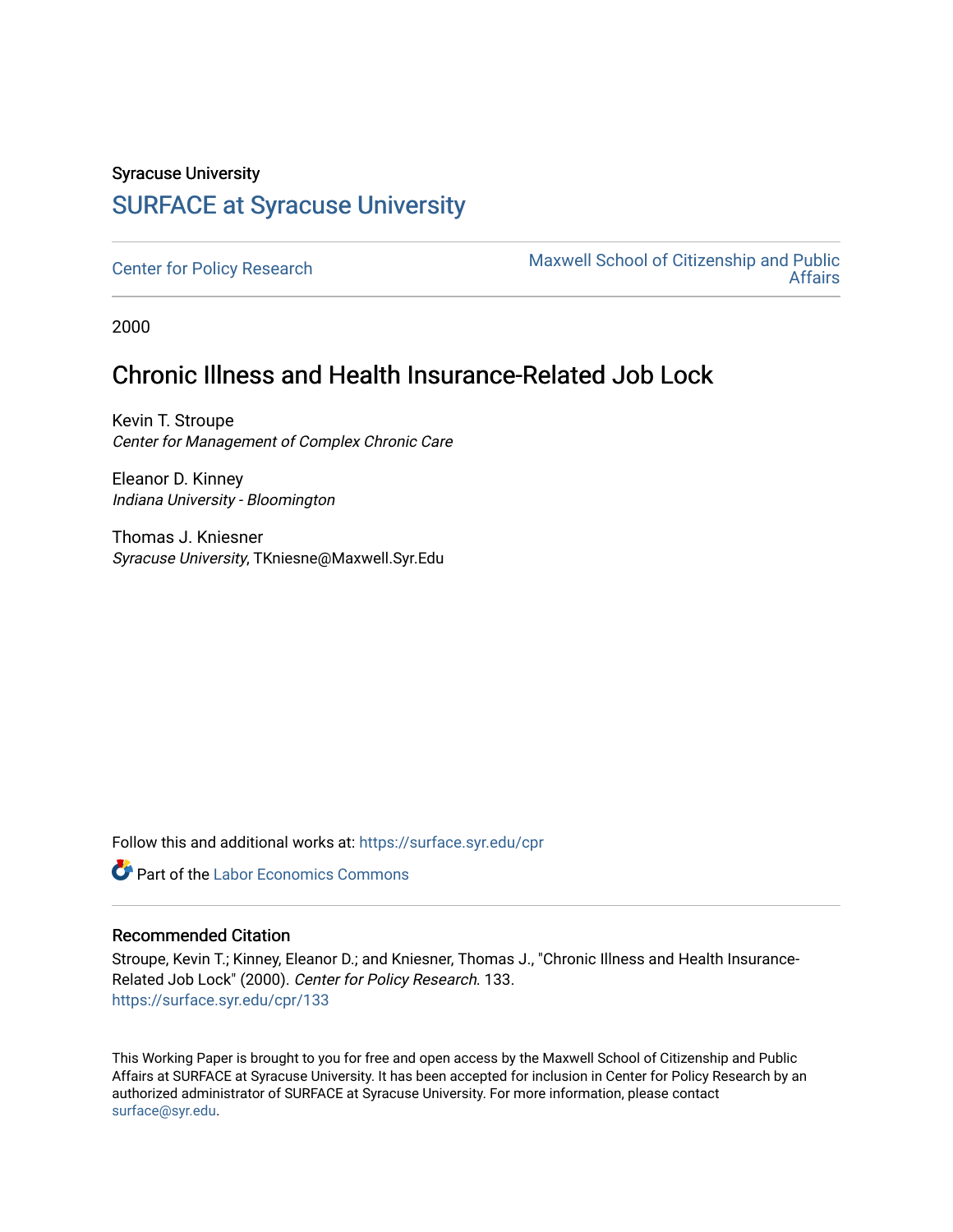**ISSN: 1525-3066** 

### **Center for Policy Research Working Paper No. 19**

**CHRONIC ILLNESS AND HEALTH INSURANCE-RELATED JOB LOCK**

**Kevin T. Stroupe, Eleanor D. Kinney, and Thomas J. Kniesner** 

**Center for Policy Research Maxwell School of Citizenship and Public Affairs Syracuse University 426 Eggers Hall Syracuse, New York 13244-1020 (315) 443-3114 | Fax (315) 443-1081 e-mail: ctrpol@syr.edu** 

> **August 2000 (Revised from March 2000)**

> > **\$5.00**

Up-to-date information about CPR's research projects and other activities is available from our World Wide Web site at **www-cpr.maxwell.syr.edu.** All recent working papers and Policy Briefs can be read and/or printed from there as well.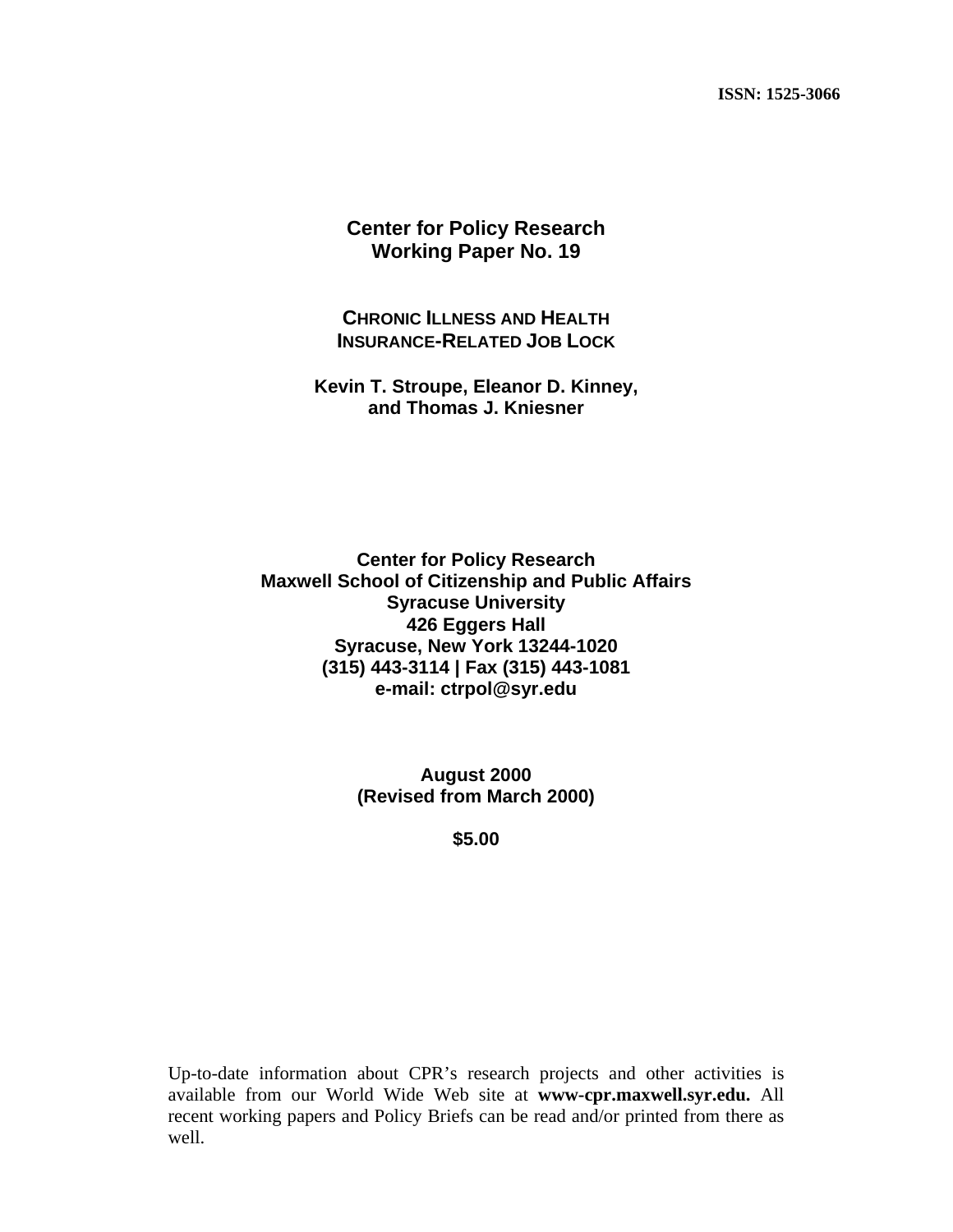## **CENTER FOR POLICY RESEARCH – Spring 2000**

# **Timothy M. Smeeding, Director Professor of Economics & Public Administration \_\_\_\_\_\_\_\_\_\_**

### **Associate Directors**

Douglas Wolf<br>Professor of Public Administration<br>Professor of Economics and Pu

Margaret M. Austin **Douglas Holtz-Eakin** Associate Director, Chair, Professor of Economics Budget and Administration **Associate Director, Center for Policy Research** 

Professor of Economics and Public Administration Associate Director, Aging Studies Program Associate Director, Metropolitan Studies Program

### **SENIOR RESEARCH ASSOCIATES**

| William Duncombe  Public Administration |  |
|-----------------------------------------|--|
|                                         |  |
|                                         |  |
|                                         |  |
|                                         |  |
|                                         |  |
| Madonna Harrington MeyerSociology       |  |
|                                         |  |
|                                         |  |
| Bernard Jump  Public Administration     |  |

| Jodi Sandfort  Public Administration |
|--------------------------------------|
|                                      |
|                                      |
|                                      |

#### **GRADUATE ASSOCIATES**

| Matthew Andrews Public Administration  |  |
|----------------------------------------|--|
| Yvonne Arsenault Public Administration |  |
|                                        |  |
| Robert Bifulco Public Administration   |  |
|                                        |  |
| Meghan Collins Public Administration   |  |
|                                        |  |
| Karla English Public Administration    |  |
|                                        |  |
|                                        |  |
|                                        |  |
| Tess Heintze  Public Administration    |  |
|                                        |  |

| Alyssa Hundrup  Public Administration |  |
|---------------------------------------|--|
| Kwangho Jung Public Administration    |  |
|                                       |  |
| James Laditka Public Administration   |  |
|                                       |  |
|                                       |  |
|                                       |  |
| Adriana Sandu  Public Administration  |  |
|                                       |  |
| Mehmet Serkan TosunEconomics          |  |
|                                       |  |
|                                       |  |

### **STAFF**

| <b>Events Coordinator</b>                    |
|----------------------------------------------|
| Karen Cimilluca Librarian/Office Coordinator |
|                                              |
|                                              |

| Annie Pennella Editorial Assistant, Gerontologist |
|---------------------------------------------------|
|                                                   |
| Debbie TafelSecretary to the Director             |
|                                                   |
| Lobrenzo Wingo Computer Consultant                |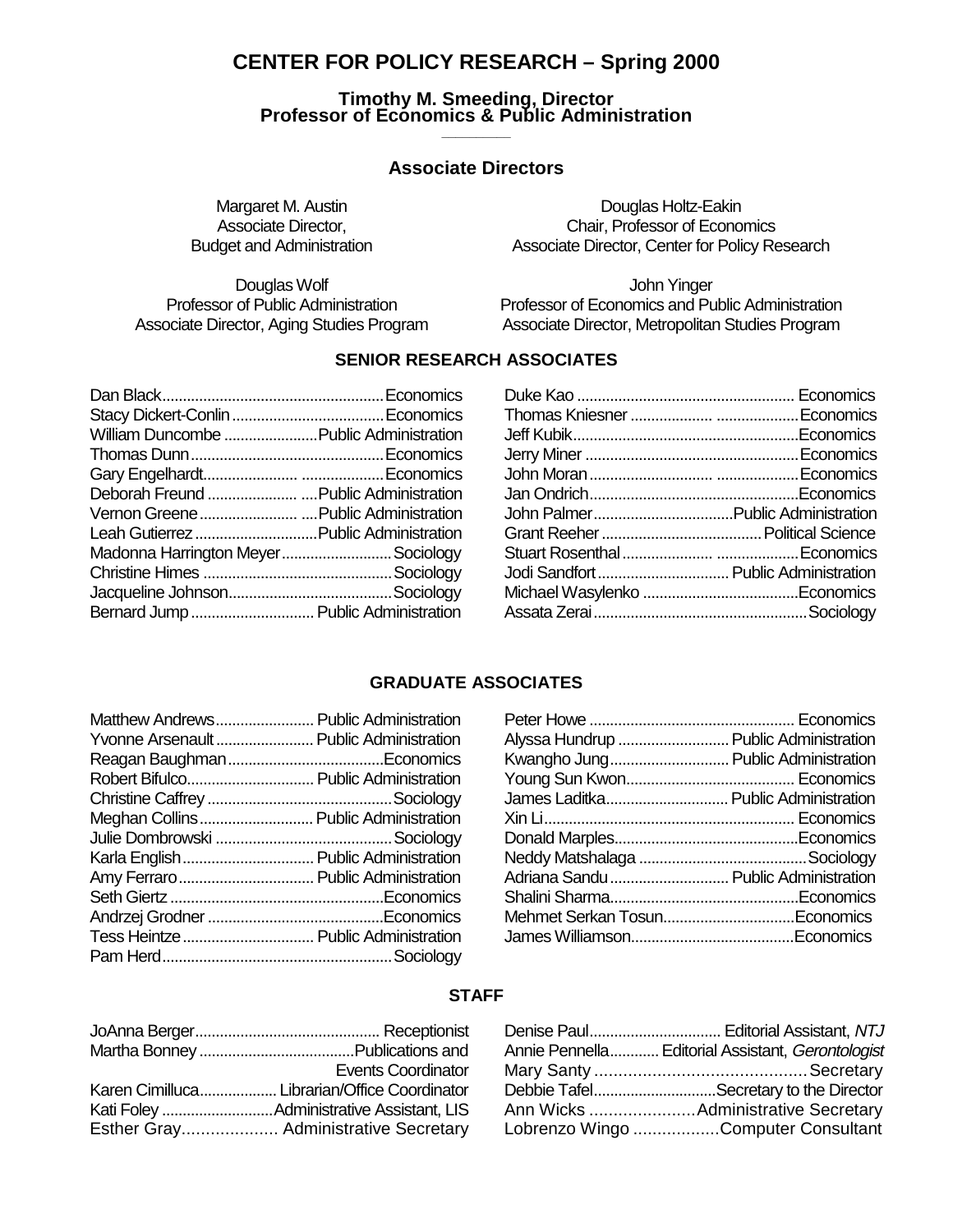## **Abstract**

We examine job duration patterns for evidence of health insurance-related job lock among chronically ill workers or workers with a chronically ill family member. Using Cox proportional hazard models, we allow for more general insurance effects than in the existing literature to indicate the impact of health insurance and health status on workers' job durations. We use data for workers in Indiana predating the Health Insurance Portability and Accountability Act (HIPAA) to examine the potential impact of HIPAA on job mobility. Chronic illness reduced job mobility by about 40 percent among the workers in our sample who relied on their employers for coverage as compared to otherwise similar workers who did not rely on their employers for coverage. Our results identify previously under-appreciated job lock among chronically ill workers and workers with a chronically ill family member, clarify how one best researches job lock, and indicate the potential impact of policies aimed at alleviating job lock and promoting inter-employer worker mobility.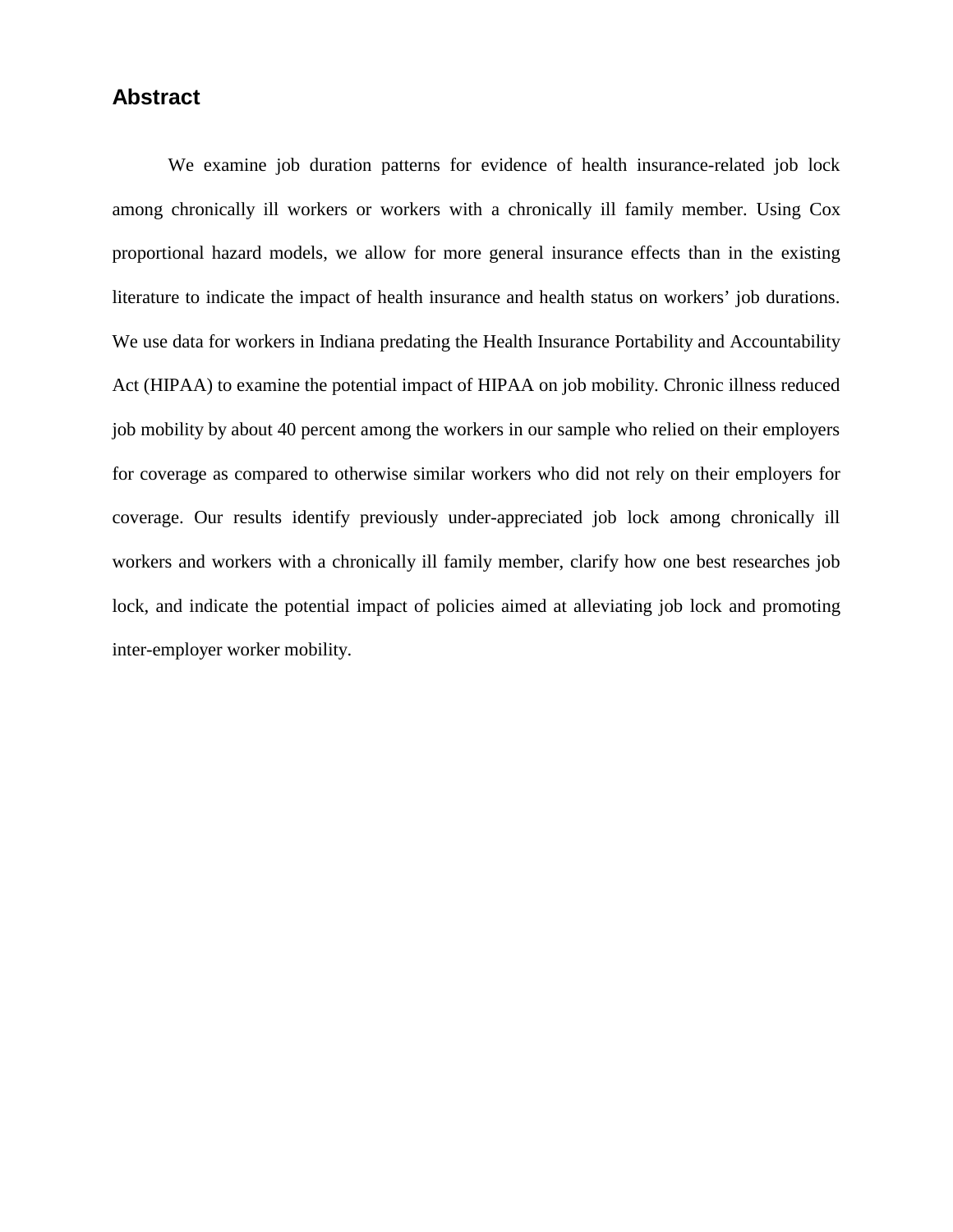### **Introduction**

Because over 64 percent of non-elderly insured Americans have health insurance through an employer (Fronstin 1998) the connection between employment and health insurance coverage can have significant effects on job mobility. The propensity of workers to stay in a job to retain insurance coverage, which has been termed job lock, is a significant problem if it inhibits efficient use of talent by employers and limits the life choices of employees. Because they face high medical bills and may value retaining coverage that could be lost by changing jobs, workers who are themselves chronically ill or who have a chronically ill family member are the most susceptible to job lock. We examine job mobility patterns among workers for whom job lock is most likely to exist using a more general multivariate statistical approach than the existing literature and find evidence of job lock among both men and women. Other things the same, workers who relied on their employers for coverage in our data were about 40 percent less likely to quit their jobs.

## **Background**

Underlying job lock are medical insurers' underwriting practices that may limit workers' health insurance coverage or increase workers' premiums at a new employer. In the past, underwriting practices in employer-sponsored health plans excluded coverage for workers or their family members with costly illnesses through preexisting conditions exclusions (Kinney et al. 1997; Kinney and Steinmetz 1994; Light 1992; Cotton 1991; Beauregard 1991). The extent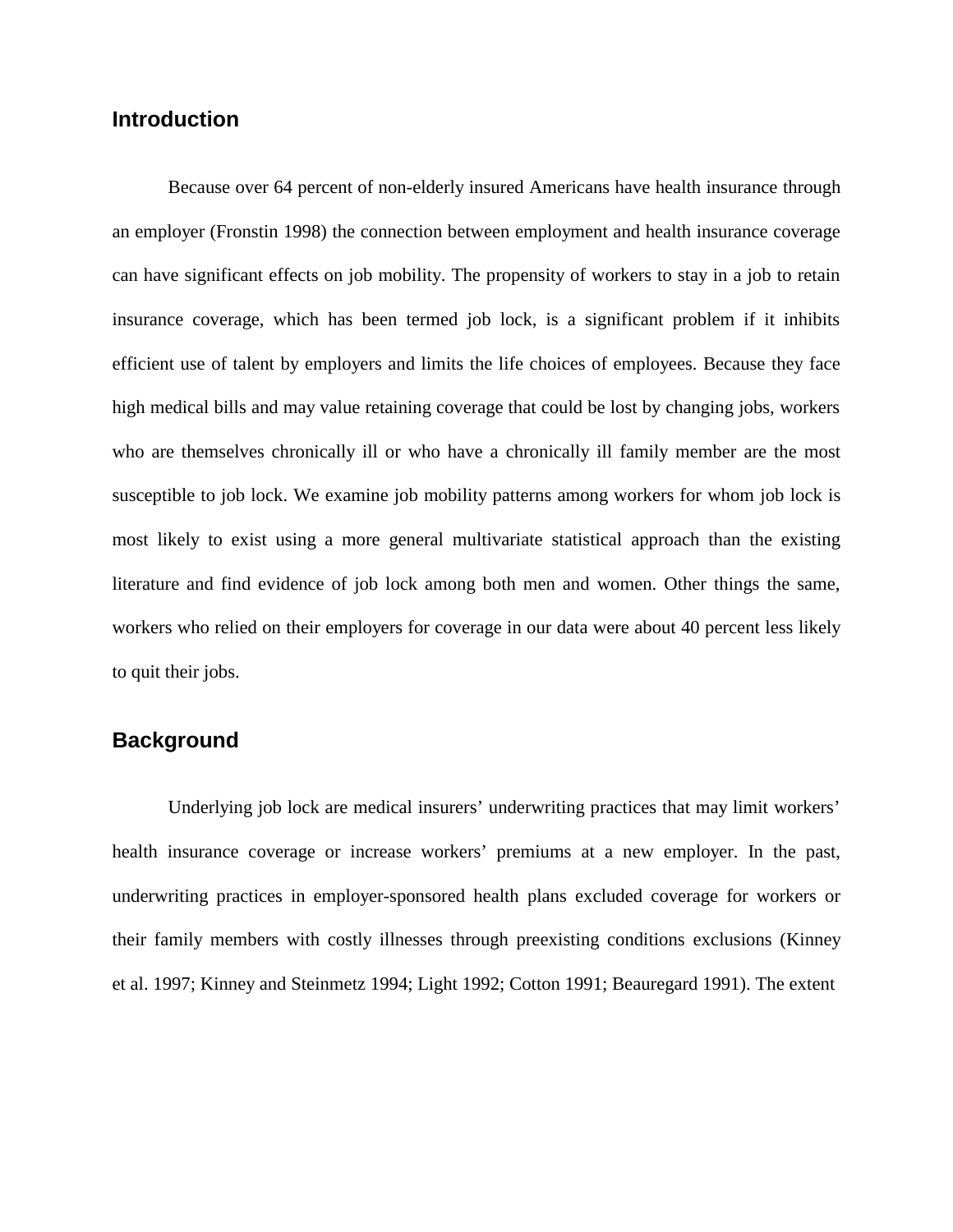of possible job lock was revealed in a 1991 CBS/*New York Times* poll where 30 percent of respondents said they remained at their jobs for fear of losing health care benefits (Echolm 1991).

Implemented in June 1997, Public Law 104-191 or the Health Insurance Portability Accountability Act (HIPAA) and some complementary state-level policies seek to mitigate some problematic underwriting practices. HIPAA limits insurers' ability to impose permanent preexisting condition exclusions on persons who already have insurance and move to a new group. HIPAA also guarantees a worker and family members who are covered by an employer-provided insurance plan access to either group or individual insurance if the worker changes jobs (Fuchs and Smith 1996).

Although supporters of HIPAA intended it to guarantee access to coverage by persons who have had group coverage the law does not prevent all situations that might create job lock. HIPAA does not prohibit a reduction in coverage for a specific illness by lowering maximum lifetime payouts for the illness, and HIPAA does not limit premiums insurers can charge. If the alternative coverage available to workers through either a group or individual policy includes coverage limitations or high premiums, workers facing the costs of a chronic illness might remain locked into their current jobs. In a survey by the Employee Benefit Research Institute, done in 1998 after HIPAA was enacted, 27 percent of Americans still said that they or a family member had experienced insurance-related job lock (Silverstein 1998). Despite HIPAA, workers facing a chronic illness remain at risk of being job locked.

Important for our research and interpreting our empirical results are recent insurance reforms in Indiana. IC 27-8-15, enacted in 1992, initially established rate bands to control premiums. In 1995 the law was amended to include prohibitions on discriminating against certain small employer groups or particular group members, restrictions on pre-existing condition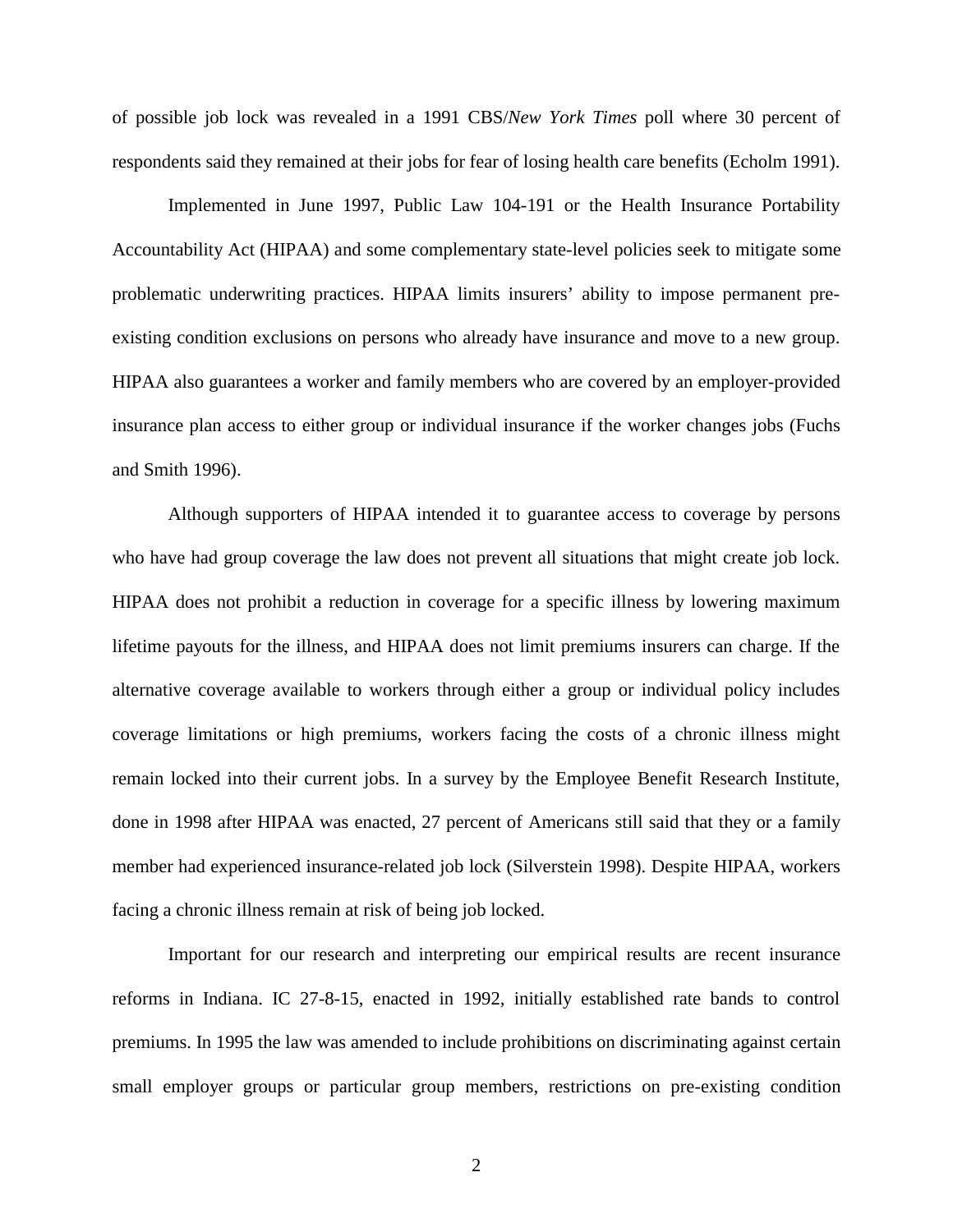exclusions and limitations, and conversion opportunities for individual employees who terminate employment. To comply with HIPAA the Indiana amended its small group reforms in 1996 to include HIPAA's so-called guaranteed issue provision and to expand the definition of a small group from 3 to 50 employees to 2 to 50 employees. Indiana's pre-existing condition exclusion cap for small groups is nine months (15 months for late enrollees), which is tighter than HIPAA's 12 months (18 months for late enrollees). According to the Health Care Financing Administration (HCFA), which oversees the enforcement of HIPAA in states, Indiana is in compliance with HIPAA (USGAO 2000).

# **Previous Research**

Econometric evidence to date on job lock comes from three large economy-wide micro data sets, the National Medical Expenditure Survey (NMES), the Survey of Income and Program Participation (SIPP), and the Panel Study of Income Dynamics (PSID). The first researchers using the NMES found that insurance-related job lock reduced job mobility rates for married men by 25 to 30 percent (Madrian 1994; Cooper and Monheit 1993; Monheit and Cooper 1994). More recent research with the NMES using improved statistical procedures concluded that job lock is small and statistically insignificant (Kapur 1998). There is some evidence of job lock among women but not among men in the SIPP and little evidence of job lock in the PSID (Holtz-Eakin 1994; Penrod 1993; Buchmuller and Valletta 1996). Taken as a group, existing studies create an unclear picture of job lock as a labor market phenomenon. Our research responds to the clarion call for additional empirical research on the sensitivity of job lock estimates to sample composition and estimation strategy (Currie and Madrian 1999, p. 3400).

Because of the potentially high value of insurance benefits, workers who have high medical expenses from chronic illnesses are the most susceptible to insurance-related job lock.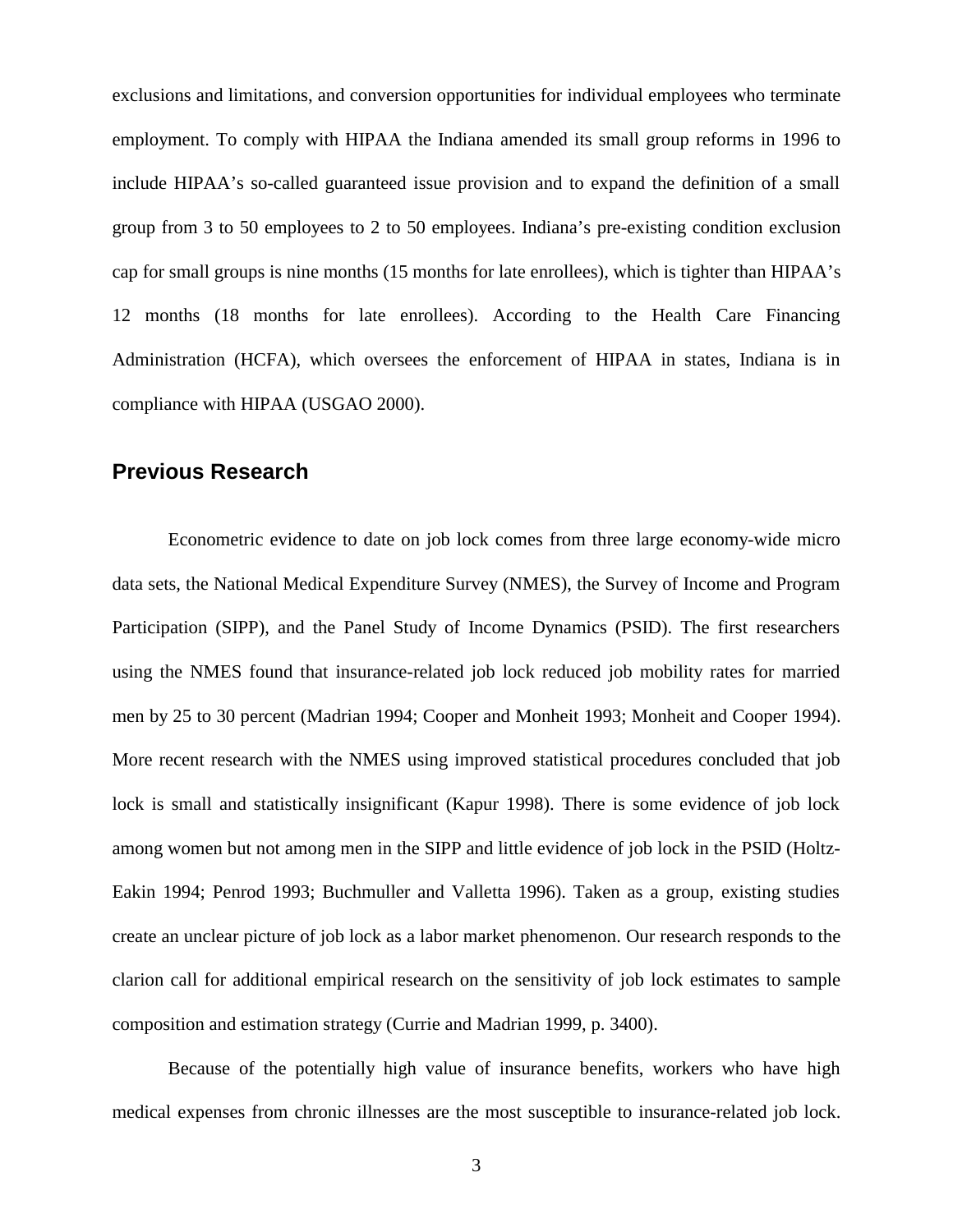Previous studies have not isolated workers with chronic illness problems. For example, there is little evidence of a connection between illness and job mobility in research using the NMES because the survey has relatively few seriously ill persons from whom to make inferences (Cooper and Monheit 1993; Monheit and Cooper 1994). The closest past research using the NMES has come to isolating workers with medically costly situations has been to study men with pregnant wives, where incapacity was temporary, which provides little evidence that a costly chronic illness affects job mobility (Madrian 1994). Researchers who found some evidence of job lock among women using the SIPP did not include a measure of health status in their models (Buchmuller and Valletta 1996). The econometric literature questioning the importance of job lock overall is silent on two important related policy questions that we seek to answer here. First, how serious is job lock among the subset of persons most likely to be concerned with their ability to maintain health insurance after a job change, workers with costly chronic conditions afflicting them or their family members? Second, is the resulting estimate of job lock sensitive to how the researcher conceptualizes differences in job duration within a regression model?

#### **Data and Methods**

Our research uses data intended to distinguish our results from previous studies. The details of how we assembled our data appear in the Appendix. By way of summary, we study persons facing a chronic or prolonged medical condition themselves or in an immediate family member in Indiana during 1994. The advantage of studying job mobility in a single state is that every worker had the same laws regulating continued coverage after a job change. The chronic illness requirement for being in our data means that the workers we study have both economically meaningful costs of health care to consider when changing jobs and benefits from policies that may mitigate insurance-related job lock. By focusing on the potentially most severely job-locked workers at a time before HIPAA, we can infer the maximum impact of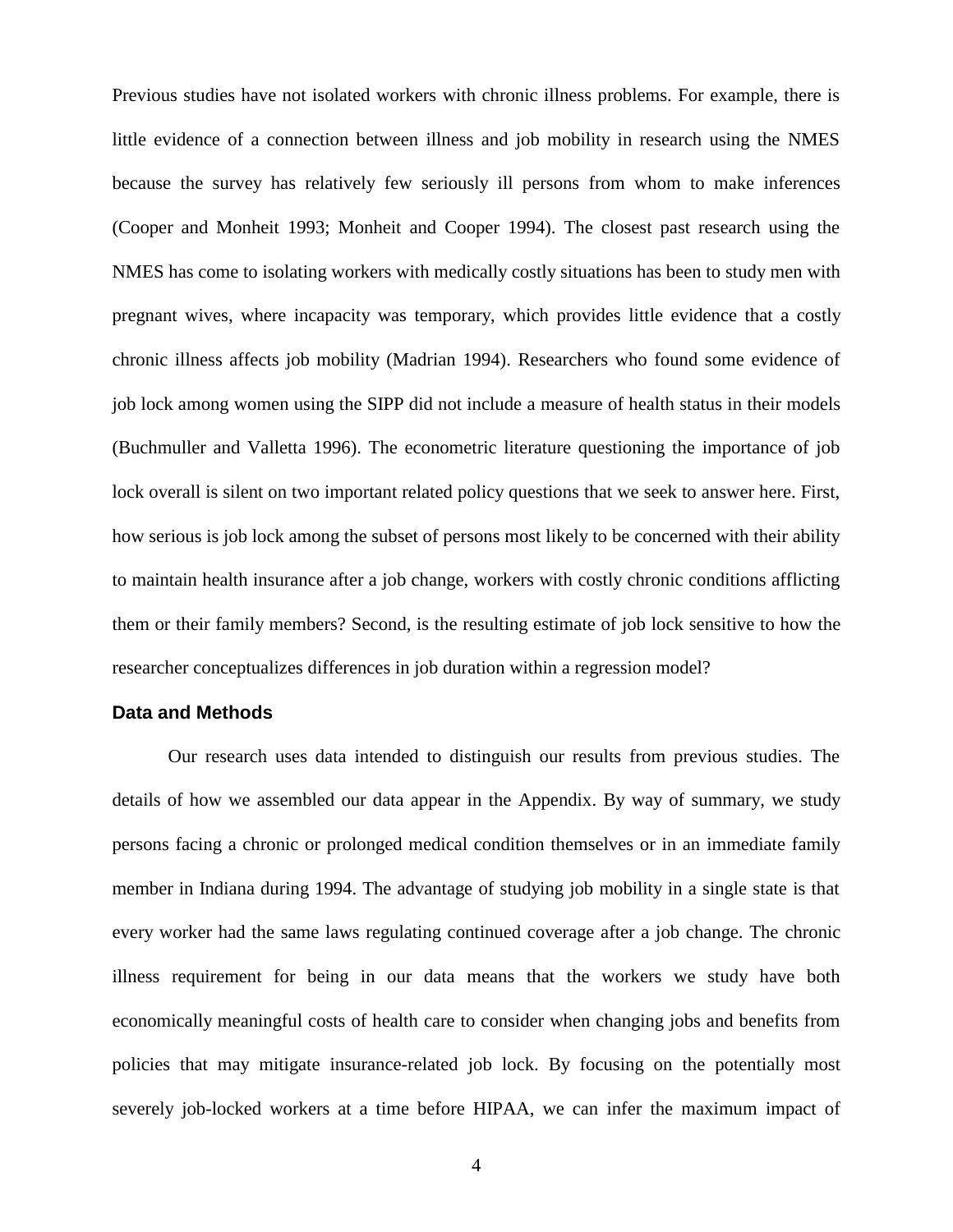policies to mandate coverage continuation in the sense that the amount of job lock we estimate is the amount that public policy could eliminate.

Data from respondents' and spouses' job histories during 1984 to 1994 allow reasonable sized parallel data sets for men versus women so that we can uncover any subtle gender differences in job lock and related public policy. The unit of observation is an employment episode so that a worker can be involved in more than one observation and can have episodes both with and without a chronic illness and both with and without work-related health insurance coverage. The duration of each employment episode is measured in months. For each employment episode the focal independent variables for the purpose of metering job lock are whether the worker or a family member had a chronic illness in effect during the employment episode and whether the worker relied on his or her employer for health insurance. Other factors that empirical researchers believe are important conditioners of employment duration also appear in our regressions—pay, race, gender, marital status, education, industry, and occupation, which can vary too across multiple episodes for a worker. Table 1 presents the descriptive statistics for our data, which highlight the background differences between persons who rely on employmentrelated health insurance and persons who do not.

We reiterate that our sample is not representative of the general population because one of our points of emphasis is on whether job lock may be mostly a phenomenon of persons confronted with serious illness. Because relatively few seriously ill persons appear in large surveys of the general population such as the PSID, the SIPP, and the NMES, past research has had not detected problems specific to persons touched by a serious illness (Monheit 1994). We deliberately selected samples of persons affected by chronic illness to make more detailed inferences about persons most likely to suffer from job lock and in turn to benefit from HIPAA. Our non-random sampling does not contaminate the parameter estimates of interest because the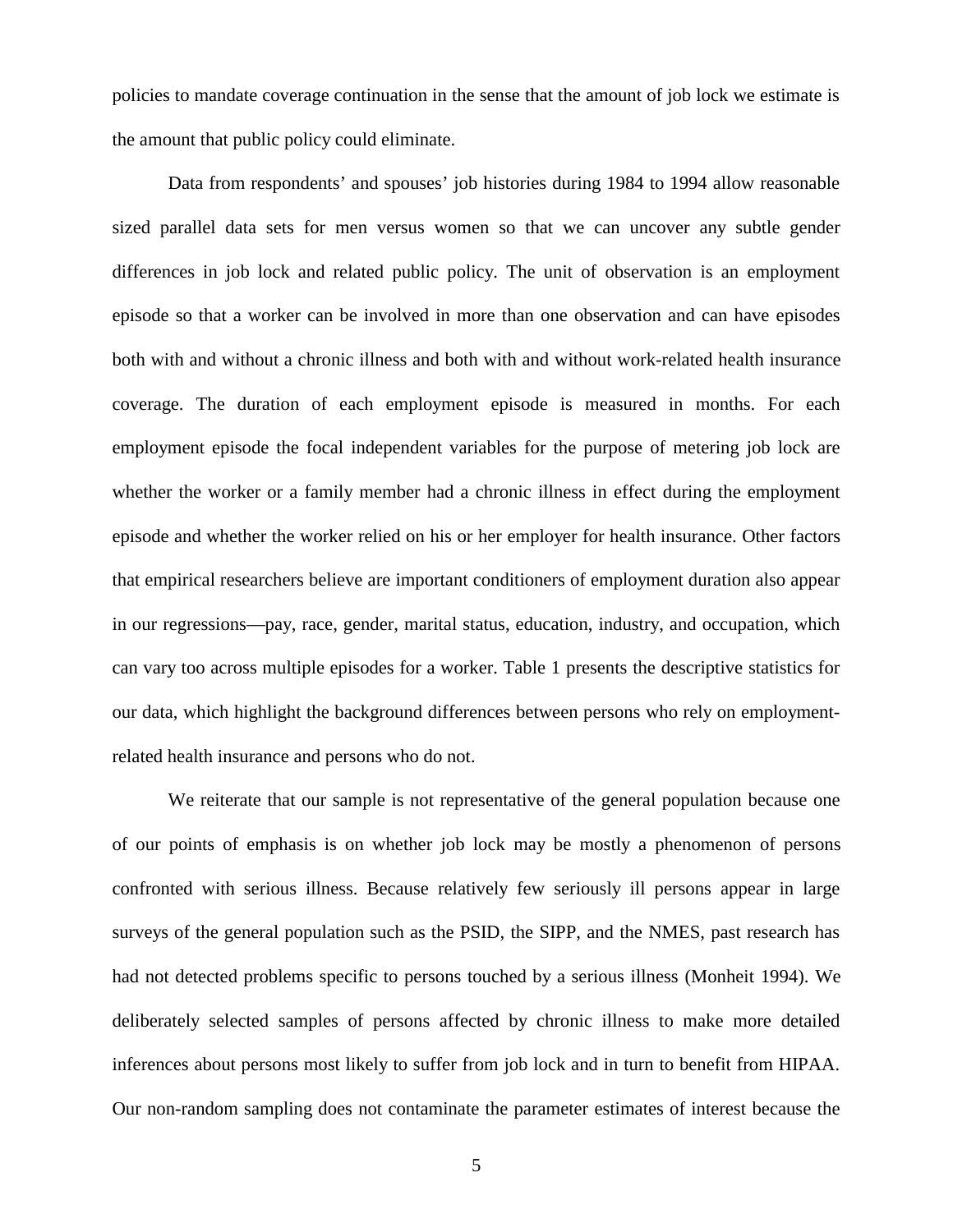non-randomness is not related to the outcome being studied, job lock, but rather the nonrandomness is related to an independent variable, chronic illness. Non-random sampling based on the outcome being studied is what causes so-called sample selection bias. Non-random sampling based on an independent variable, as we do here, is commonly used to improve efficiency of parameter estimates in cases where a characteristic is relatively rare in nature, such as over-sampling African-Americans to ensure statistically reliable estimates of racial differences in outcomes.

### **Statistical Procedure**

To test for insurance-related job lock, we examine the effect of health insurance on the duration that a worker remained at a job using a Cox proportional hazard rate model (Lancaster 1990). The hazard rate  $\lambda(t)$  is the likelihood that a worker quits at time *t* given that the worker has remained at the job until *t*. In the Cox model the hazard rate is  $\lambda(t/\mathbf{X}, \gamma) = \exp(\mathbf{X} \gamma) \lambda_0(t)$ , where  $\lambda_0(t)$  is an unknown baseline hazard, and the elements of **X** are explanatory variables. An advantage of the Cox model is that over can recover the effects of the explanatory variables on the hazard rate, the elements of γ**,** without specifying a functional form for the baseline hazard (Marubini and Valsecchi 1995). $<sup>1</sup>$ </sup>

#### **Testing for Job Lock**

If employer-provided insurance results in job lock, then workers who rely on their employer for coverage should have a lower hazard rate (likelihood of quitting). Comparing the raw hazard rates of workers who did versus did not rely on their employer for coverage would not provide an adequate indication of job lock. Workers at firms not offering insurance may have lower quality jobs, increasing the likelihood they will quit so that one would over-estimate the amount of job lock by comparing simple group average hazard rates. Workers who do not rely on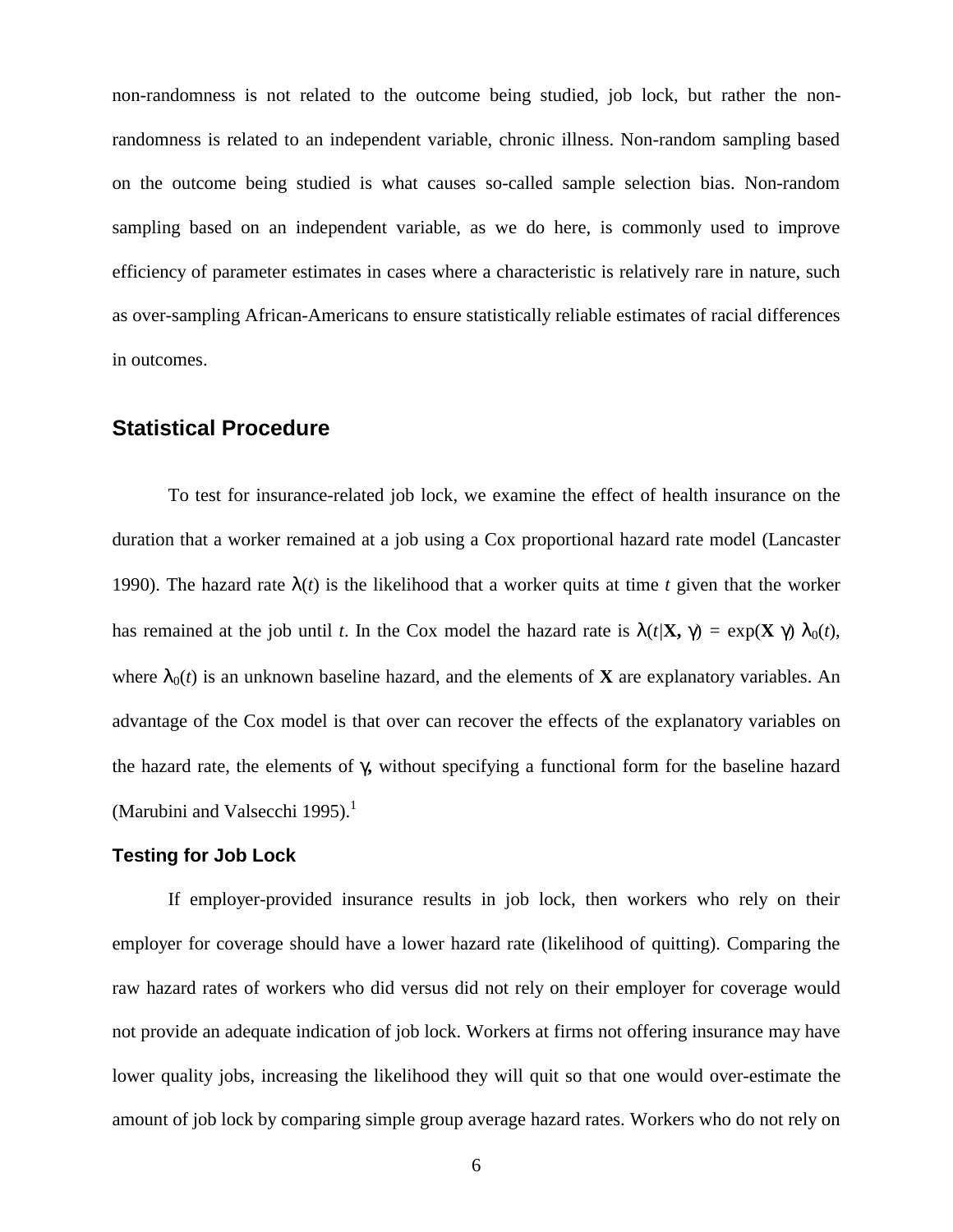their employer for insurance because they have other sources of coverage, such as through a spouse's employer, may also have other financial resources, such as high spousal income, which make quitting a job a less risky economic event, so again one would over-estimate the amount of job lock by comparing simple group average hazard rates. Even comparing hazard rates conditioned for observed worker characteristics can be uninformative if the researcher misses interaction effects between conditioning factors and health insurance status that might affect employment duration.

After incorporating through **X** the effects of relevant personal and job characteristics we compare the difference in hazard rates (*H*) pre versus post chronic illness diagnosis for workers who relied on their employer for coverage with the difference in hazard rates pre versus post diagnosis for workers who did not rely on their employer for health insurance coverage. The socalled difference-in differences we estimate eliminates the effects of time invariant unmeasured intervening factors (Holz-Eakin 1994; Madrian 1994; Penrod 1993). Algebraically, the amount of job lock is [*H*(*Pre,Rely*) – *H*(*Post,Rely*)] − [*H*(*Pre,Not Rely*) – *H*(*Post,Not Rely*)].

### **Conceptualizing Job Lock Empirically**

In any observational study, behavioral outcomes determine membership in the implicit treatment and control groups. A researcher must be careful not to assume similarities across the two groups of persons that are not present in reality. The mode specification in past research on job lock has forced all the coefficients of the job separation regression function to be the same across insurance groups except for the effect of illness (see Currie and Madrian 1999 and references therein).

Workers with employer-provided health insurance may be less likely to quit because they have better jobs for reasons other than health insurance availability, which may also not be captured fully in the available set of regression control variables, **X**, so that the estimated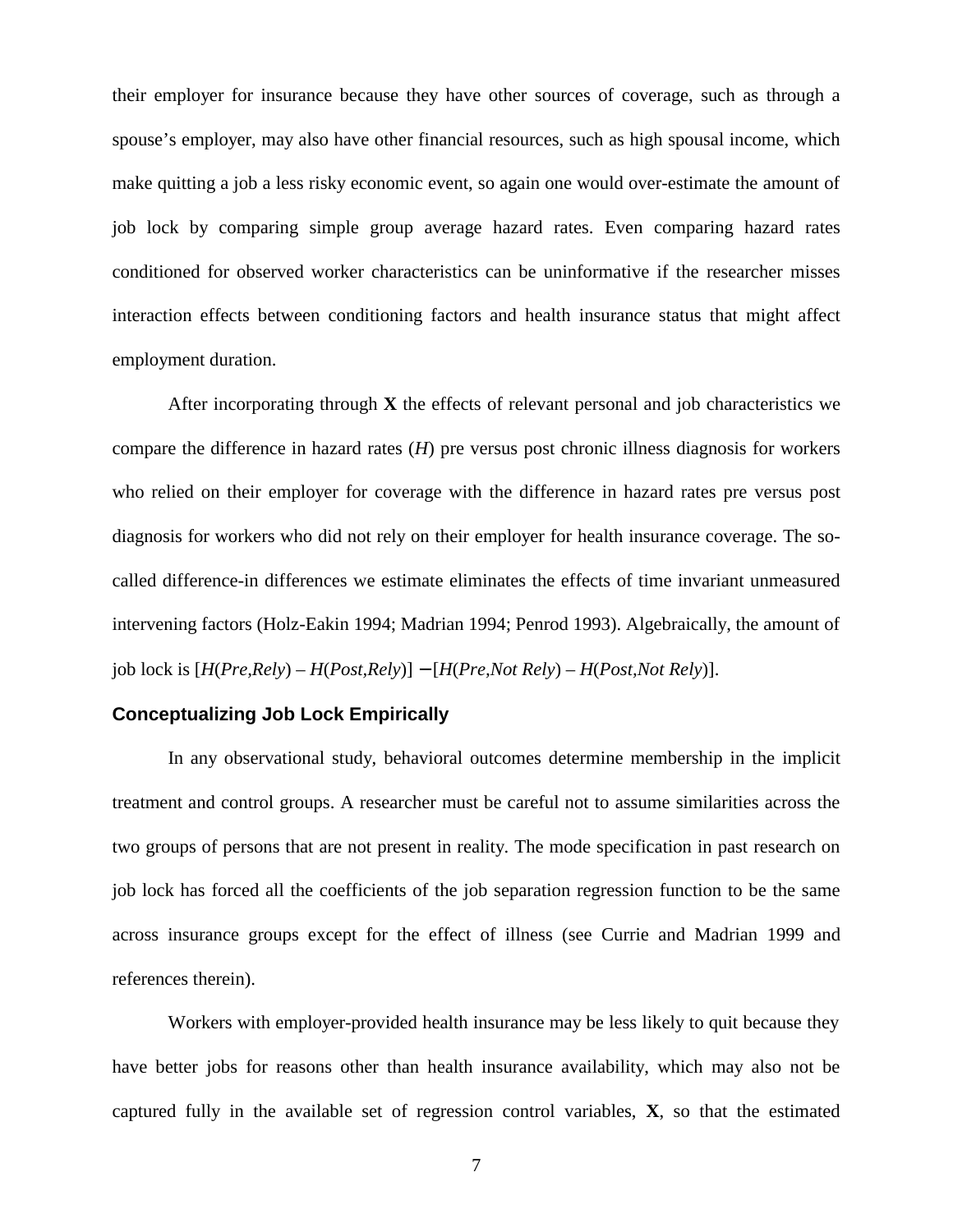coefficients of all the regressors differ across insurance groups. Because there is no compelling ex ante reason to force identical hazard functions on the two insurance groups, we have avoided a potentially serious specification error that might have occurred had we pooled the data across insurance availability groups and used only an interaction term between reliance on employerprovided insurance and illness to infer job lock. To produce results with greater generality than characterize the current empirical literature on job lock we estimate separate hazard functions for persons who do versus do not rely on their employer for health insurance

$$
\lambda(t/\mathbf{X})_{\text{Relies}} = \mathbf{y}_{\text{es}} = \lambda_0(t) \exp(\alpha_0 + \alpha_{\text{Dignose}} \cdot \text{Diagnose} + \mathbf{X} \alpha) \text{ and } \tag{1}
$$

$$
\lambda(t/\mathbf{X})_{\text{Relies = no}} = \lambda_0(t) \exp(\beta_0 + \beta_{\text{Dignose}} \cdot \text{Diagnose} + \mathbf{X} \beta). \tag{2}
$$

The two indicator variables, *Relies* and *Diagnose*, track insurance and health status during each employment episode.<sup>2</sup> For healthy workers, *Relies* = yes means that the family member who will develop a chronic illness relies on the workers' employer for coverage. For workers who are chronically ill, *Relies* = yes means the workers rely on their employer for coverage. *Diagnose* = 1 indicates that the chronic illness had been diagnosed either during or prior to the employment episode.

The ratio of the post-diagnosis hazard rate to the pre-diagnosis hazard rate for workers who rely on their employer for coverage is  $HR_{(Relies = Yes)} = \exp(\alpha_{Dienose})$ . The ratio of the postdiagnosis hazard rate to the pre-diagnosis hazard rate for workers who do not rely on their employer for coverage is  $HR_{(Relies = No)} = \exp(\beta_{Dignose})$ . The percentage reduction in the hazard rate  $HR_{(Relies = Yes)}$  relative to the hazard rate  $HR_{(Relies = No)}$  measures insurance-related job lock then as  $[(HR_{(Relies = Yes)}/HR_{(Relies = No)}) - 1] \times 100 = [(exp(\alpha_{Diagnose})/exp(\beta_{Diagnose})) - 1] \times 100$ .

#### **Results**

There are well-known gender differences in pay, fringe benefit, and job duration that also appear in our data, which are summarized in Table 1. The men we study are twice as likely as the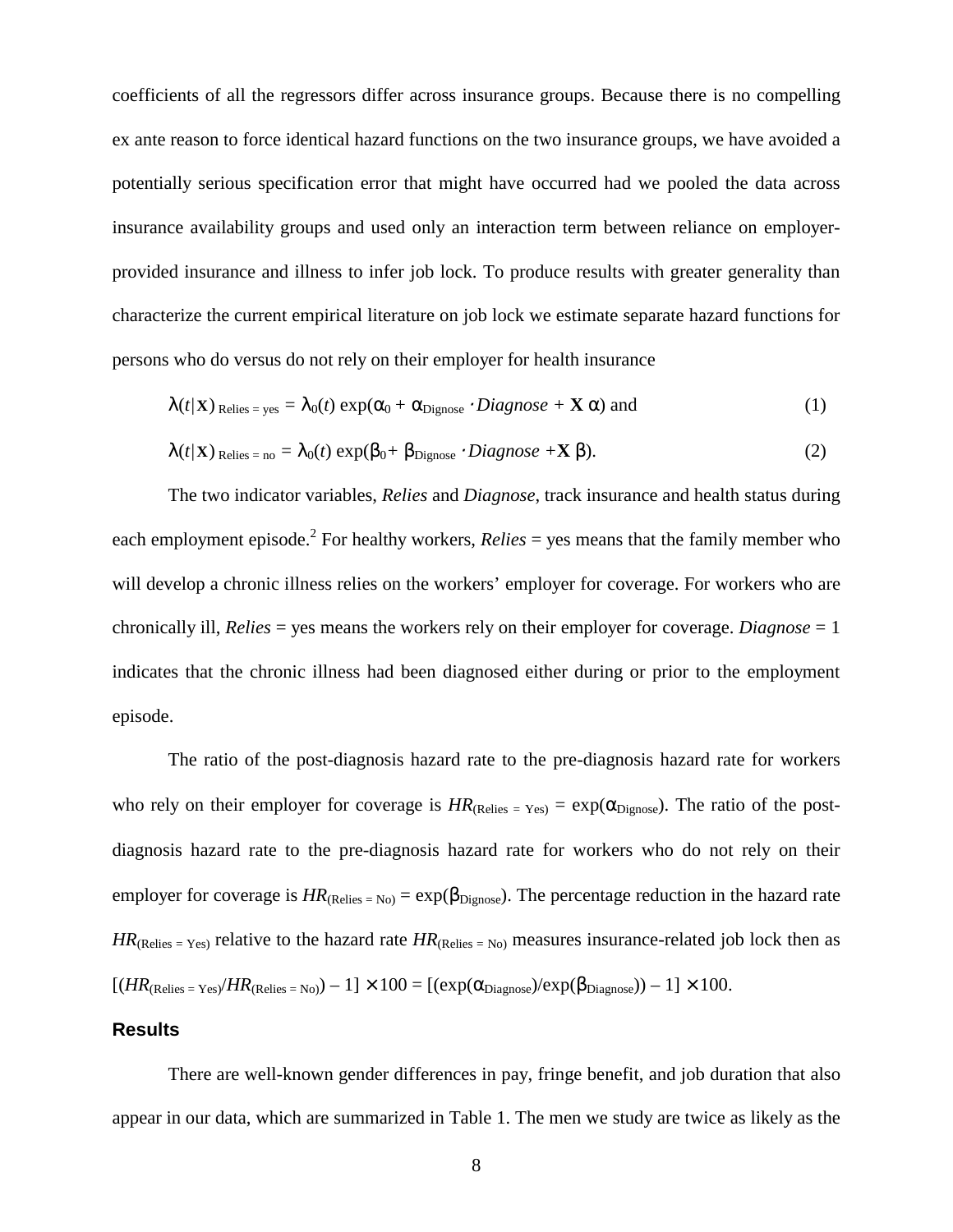women to rely on their own employer for health insurance (39 percent versus 20 percent). In comparison 33 percent of non-elderly Americans have insurance coverage through their own employer (Custer and Ketsche 2000). Because gender differences in labor supply and job quality will carry over into the decision to leave a job voluntarily we estimated separate hazard functions by gender. Our core results appear in Tables 2 and 3. The hazard regressions have substantially different coefficients for men versus women and are consistent with the empirical literature on worker quits (Mincer and Jovanovic 1981; Bartel and Borjas 1981; Topel 1986, 1991; Shaw 1987; Light and Ureta 1992].<sup>3</sup> In all four regressions in Tables 2 and 3 the estimated partial effects of costly medical conditions for the worker or a family member are negative and statistically significant ( $p < 0.01$ ). As we will soon show, our evidence of job lock among both men and women is not only statistically significant but it is also economically significant.

#### **Basic Results on Job Lock**

For men who relied on their employer for coverage, a chronic illness or a chronically ill family member reduced men's likelihood of voluntarily leaving a job by about 82 percent. For men who did not rely on their employer for coverage, a chronic illness or a chronically ill family member reduced their likelihood of leaving a job by about 70 percent. The difference between the effects of illness on men according to whether or not health insurance was obtained on the job is statistically significant  $(p < 0.0001)$  (Kanji 1993, p. 29). Put differently, job lock reduced the quit propensity of men confronting a chronic illness by about 41 percent.<sup>4</sup>

Among women who relied on their employer for coverage, a chronic illness or a chronically ill family member reduced their likelihood of voluntarily leaving a job by about 83 percent. Among women workers who did not rely on their employer for coverage, a chronic illness or a chronically ill family member reduced their likelihood of leaving a job by about 73 percent. The difference between the effects of chronic illness on women according to whether or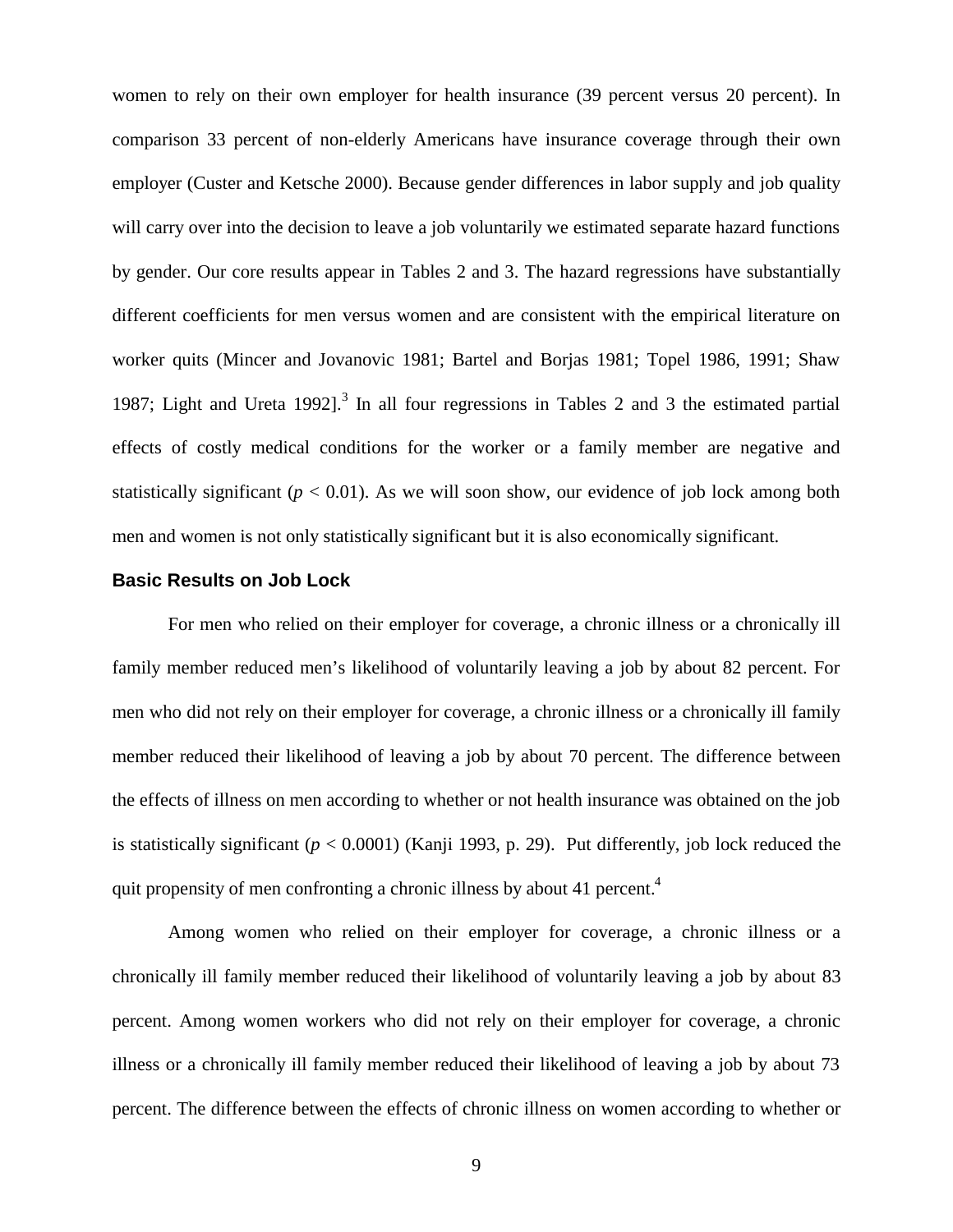not health insurance was obtained on the job is statistically significant  $(p < 0.0001)$ . Job lock reduced the quit propensity of women confronting a chronic illness by about 39 percent.<sup>5</sup> Job lock is similar for the men and women in our data.<sup>6</sup>

#### **The Importance of Data Versus Model Specification**

Our results shed new light on how a researcher best goes about examining the empirical importance of job lock. We have noted that others have not found much evidence of job lock. The typical worker does not have sufficiently severe medical conditions to alter his or her job mobility based on the availability of employer-provided health insurance. That the average worker is not job locked misses any mobility loss among workers for whom illness is a severe economic problem. In addition, we have argued that it may be important to begin with a maximally informative empirical model permitting different effects of all independent variables, not just insurance availability, on the decision by a worker to quit a job. How relatively important are the data versus the model specification to our finding of 40 percent job lock?

To infer the comparative importance in locating job lock of the generality of the hazard function specification versus the data that are for workers with a chronic illness or a chronically ill family member, we estimate a more restrictive functional form with our data. The models in Tables 2 and 3 allowed the estimated coefficients of all variables in the models to differ across the insurance availability groups. In Table 4 we restrict the hazard functions for men and women such that the only difference permitted ex ante in the estimated hazard function across insurance availability is in the coefficient of illness. In Table 4 the coefficient of (*DiagRely*), the interaction term between illness (*Diagnose*) and employment-related health insurance (*Rely*), estimates the amount of job lock. In the more restrictive model the amount of job lock is insignificant for both men and women. Had we used a restricted model that typifies the existing literature in which the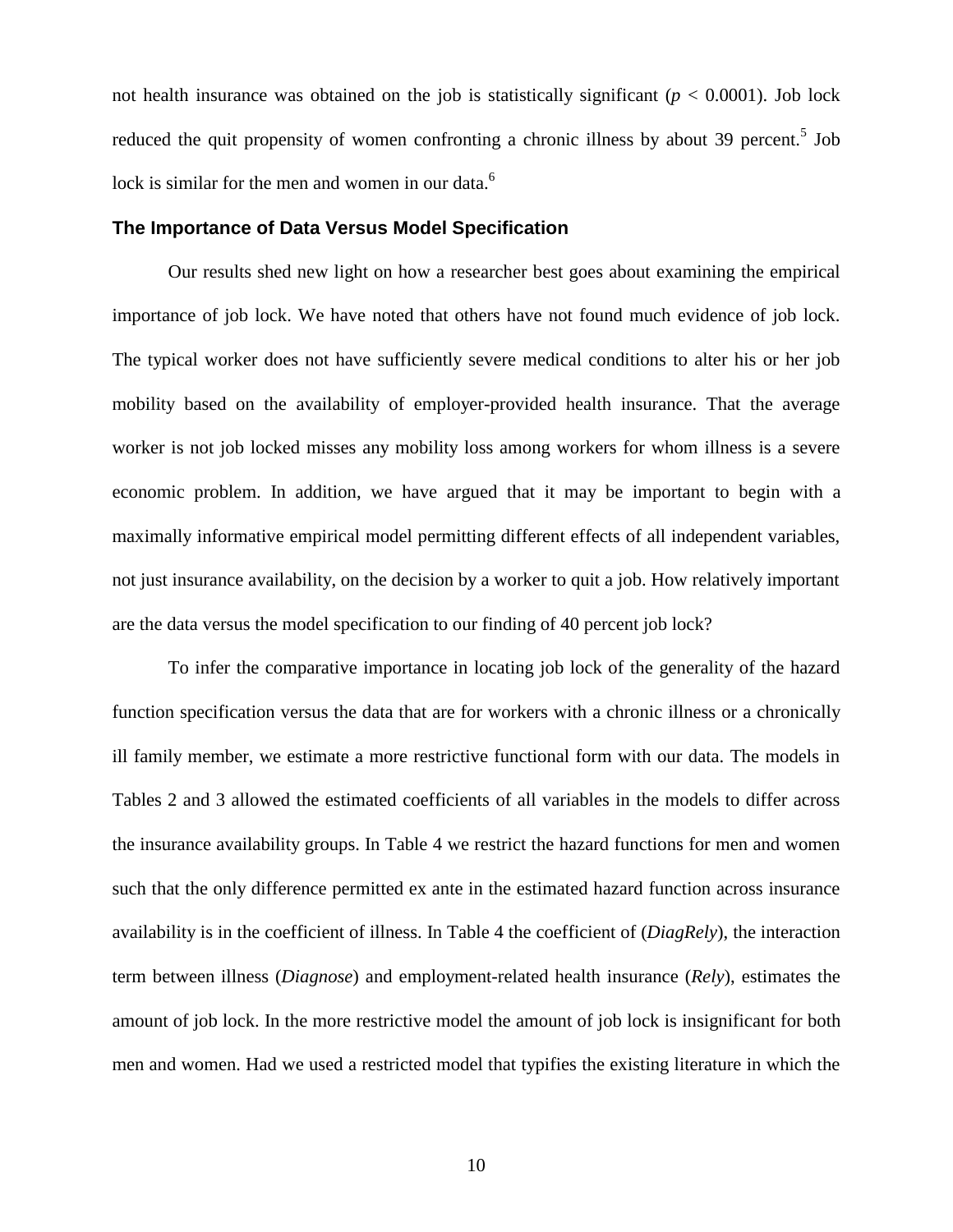estimated coefficients of variables in the models were restricted to be the same across insurance groups, we too would have concluded that job lock is unimportant.

The results in Tables 2 through 4 demonstrate that it is the more general specification and not limiting the sample to persons with chronic illness problems that reveals the job lock we find. An implication is that future research may benefit from a statistical model that is rich enough to permit heterogeneity across insurance settings in the effects of all independent variables on job mobility, not just differences in the effect of illness.

#### **Gender Differences in the Origins of Job Lock**

It is informative to policymakers if we investigate further the origins of job lock. In Tables 5 and 6 we disentangle the *Diagnose* variable into whether the medical problem is a chronic illness for the worker (*Diag\_Slf*) or the worker's family member (*Diag\_Fam*). For men, job lock stems mostly from the man's own chronic illness. For women, job lock is largely the result of a family member with a chronic illness. Among men with a chronic illness, relying on employer-provided health insurance for coverage lowered the likelihood of quitting by 64 percent while among men with a chronically ill family member, relying on employer-provided health insurance lowered the likelihood of quitting by about half as much, 32 percent. Among women with a chronic illness, relying on employer-provided health insurance lowered the likelihood of quitting by 21 percent while among women with a chronically ill family member, relying on employer-provided health insurance lowered the likelihood of quitting by about three times as much, 65 percent. The policy implication of the results in Tables 5 and 6 is that dependents' health insurance is relatively important to women's job mobility so that policies to promote continuation of coverage will have the largest impact on women workers if it protects dependent coverage.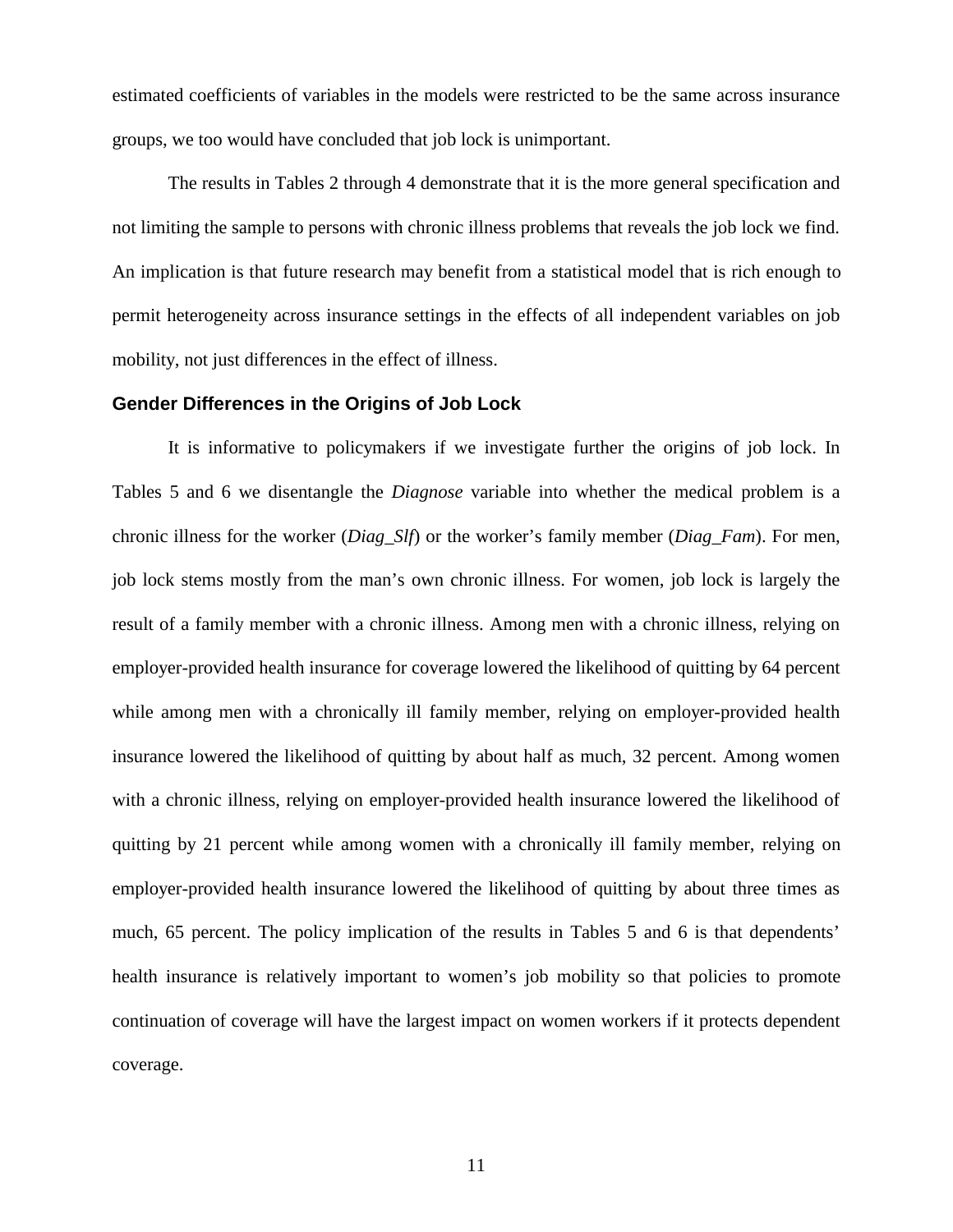### **Discussion**

Can HIPAA, which became effective during June 1997, have much impact on worker mobility? HIPAA guarantees that workers who had group coverage through their previous employer within the preceding 62 days will have access to group coverage at their new firms or to individual coverage if group coverage is not offered. Our data precede its implementation, so our estimates speak to the maximum potential impact of HIPAA. Although past research suggests that job lock is apparently not a problem for the average worker, in our data we find that job lock is substantial among workers with a chronic illness to consider. Among the workers we study, who are themselves chronically ill or who have a chronically ill family member, a perfectly operating HIPAA could increase job mobility by up to 40 percent.

There are a number of reasons why HIPAA and state-level policies seem likely to fall short of alleviating job lock fully. HIPAA limits pre-existing condition exclusions for workers with health insurance who switch employers. The act does not regulate other characteristics that may be found in health insurance policies available to workers who switch employers that may influence workers' out-of-pocket medical care expenses, such as annual expenditure limits or coinsurance rates. We have found that even if pre-existing conditions exclusions were removed from policies some persons who are chronically ill are still more likely to face the other characteristics of coverage that could increase their out-of-pocket payments (Stroupe, Kinney, and Kniesner 2000).

The implementation of HIPAA has also not been straightforward. In both 1997 and 1998 the U.S. General Accounting Office reported problems with enforcement of HIPAA regarding availability of affordable health insurance for eligible persons leaving group plans and seeking individual coverage (USGAO 1997, 1998a; Pear 1997). In a hearing on the GAO's 1998 report, federal administrators complained of constraints on resources for executing the relatively limited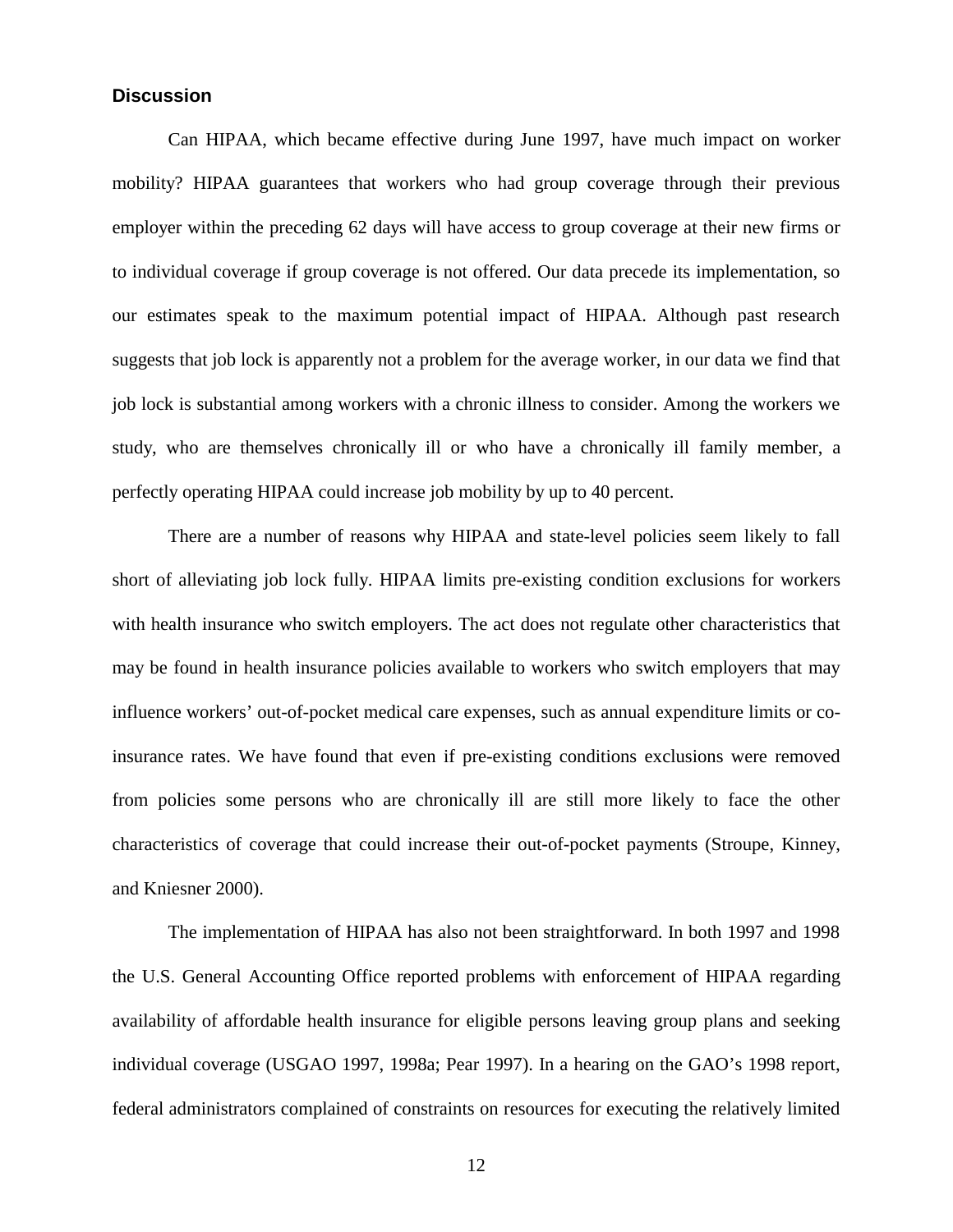federal enforcement powers in HIPAA against employer-sponsored plans regulated under the Employment Retirement Income Security Act (ERISA) of 1973 (Public Law No. 93-406) and state-regulated commercial group and individual plans (U.S. Senate Committee on Labor and Human Resources 1998). The Senate hearings and subsequent GAO investigation noted problems with HIPAA enforcement of sales of group coverage for smaller employers (USGAO 1998b). Moreover, a GAO report in 2000 indicated that HCFA, which has responsibility for overseeing enforcement of HIPAA, is proceeding slowly in using its enforcement authority in states that do not conform to HIPAA and related laws. HCFA has assumed limited regulatory activities in California, Missouri, and Rhode Island, three states that voluntarily identified themselves as nonconforming. HCFA has also identified approximately 20 states that appear to be deviating from one or more federal standards. However, HCFA has no timetable for completing reviews of the 20 suspect states to determine whether they are aligned or not with all federal standards. Until the reviews of the states are completed HCFA is fulfilling its statutory mandate primarily by reacting to consumer complaints (USGAO 2000).

Perhaps most relevant here, neither HIPAA nor most states' reforms target the cost of insurance to the consumer, and prohibitively expensive insurance leaves the amount of job lock unchanged. Individual insurance is always more expensive to the consumer than group insurance and recent evidence suggests that persons eligible for coverage in the individual market under HIPAA can face premiums that are 140–200 percent of the standard rates (USGAO 1998a). Without assurance of continued relatively low cost group coverage a worker confronting a chronic illness is unlikely to switch jobs. The insurance reforms of the past decade, which do not seem to have been concerned with spreading risks more broadly to lower premiums and out-ofpocket cost for higher-risk persons, have little over lap with the particular aspects of health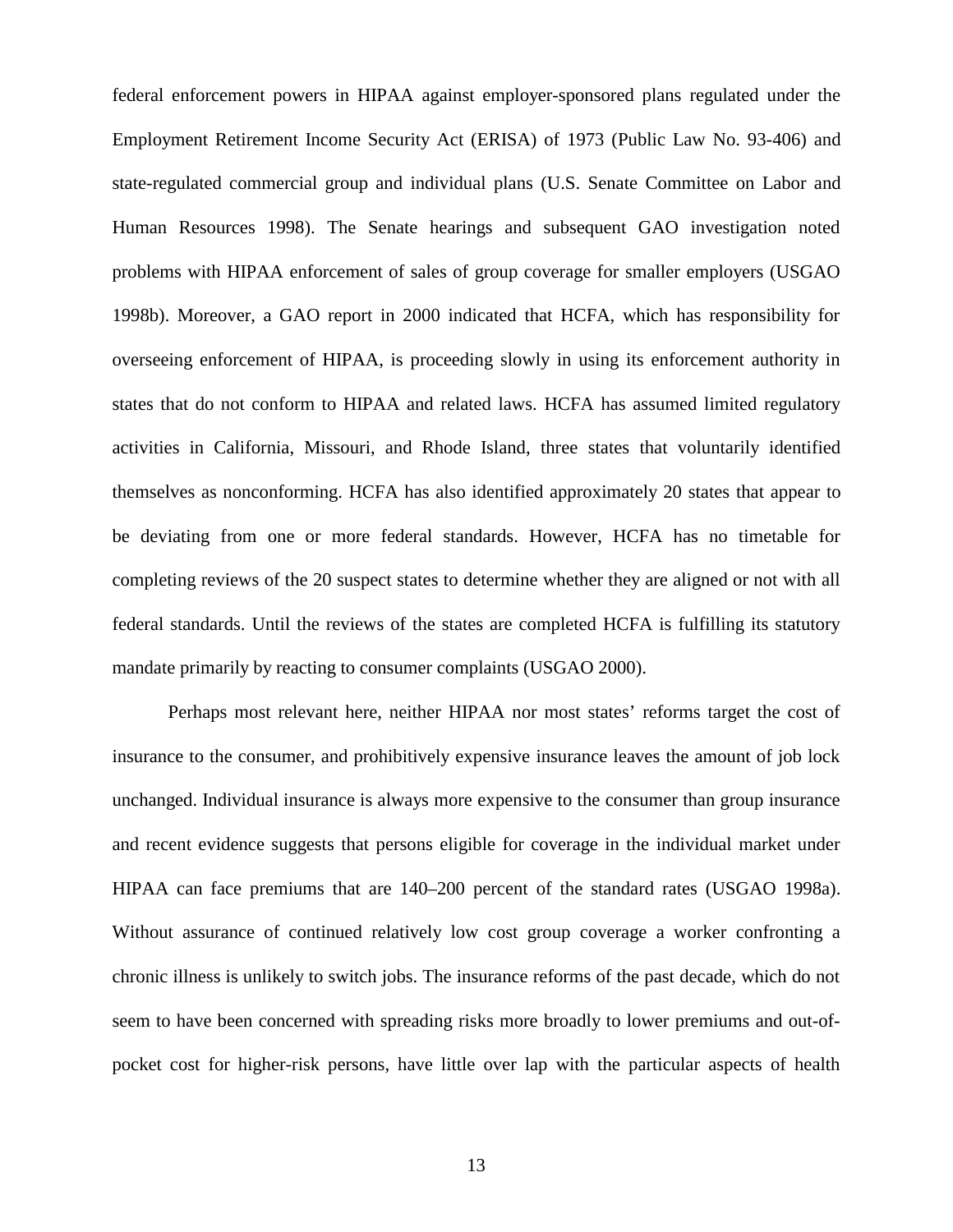insurance of most interest to workers with a chronic illness or a chronically ill family member needed to underpin policy effective in reducing job lock.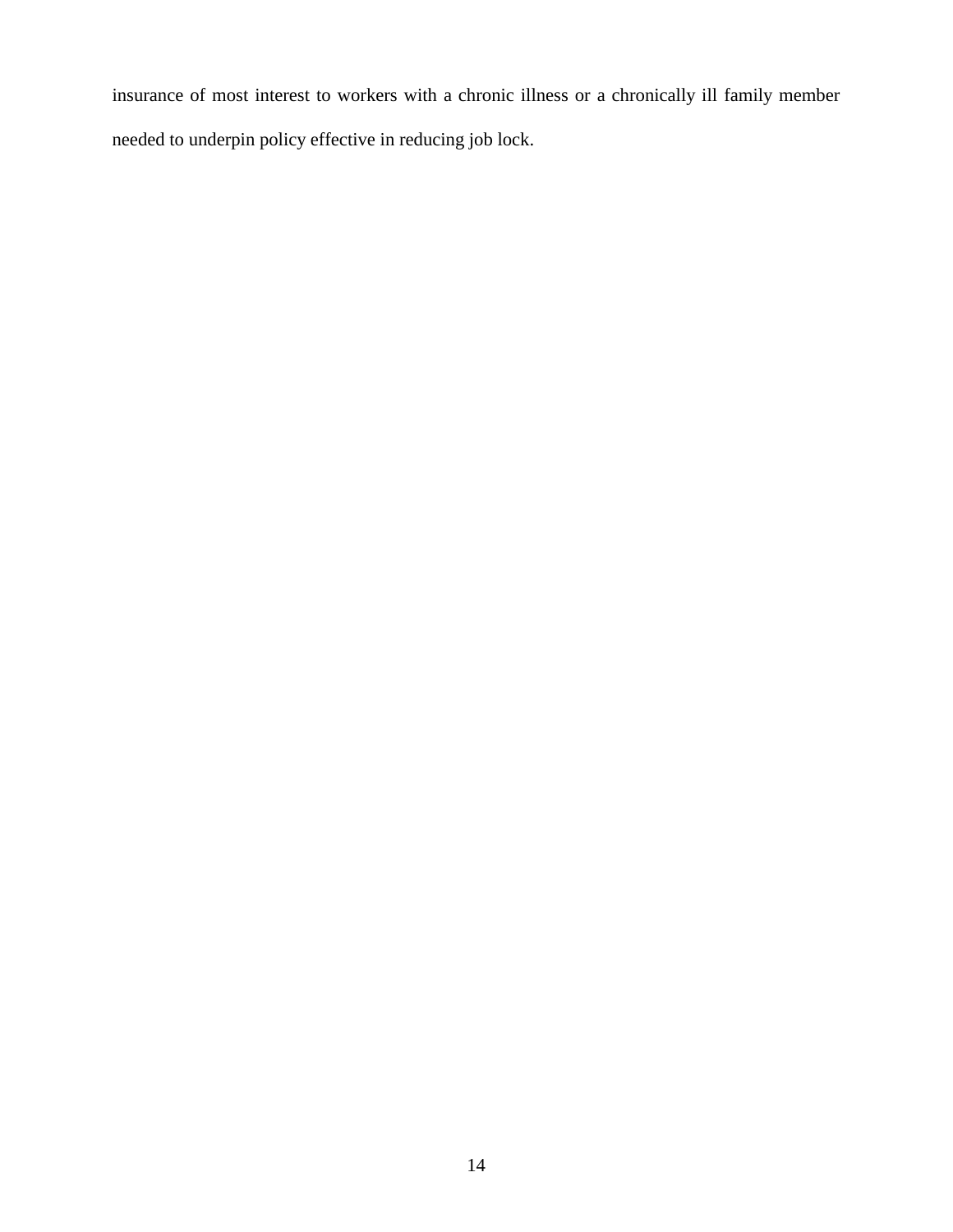# **Appendix: Data Design**

The data we use in our hazard rate regressions come from three separate data collection efforts in the state of Indiana during 1994. We will refer to the three samples that we combine for our ultimate data set as the South Bend sample, the cancer sample, and the parents' sample.

#### **The South Bend Sample**

What we call the South Bend sample involves a stratified random sample of households in St. Joseph County, IN (the greater South Bend MSA), for a separate study of hypertension by the Indiana State Department of Health (Murphy 1993). Two methods generated the South Bend sample: a county-wide, random-digit dialing of households and a house-to-house survey in 13 census tracts with high proportions of minorities and low-income people. We asked each nonelderly resident (aged 19 to 64) in the Department of Health study to participate in our study. The Department of Health forwarded the names, addresses, and telephone numbers to project investigators at Indiana University. Of the 1,225 random contacts, 329 were too old (65+) to participate in our study. Of the remaining 896 persons, 508 agreed to participate in our study (Kinney et al. 1997).

Questionnaires sent to persons in the South Bend sample asked for information about their health status. Based on their questionnaires respondents were divided into two groups depending on whether or not they suffered from a serious illness. The illnesses consisted of serious conditions affecting the major organs: heart disease, diseases of the nervous system, lung diseases, diseases of the glandular system, kidney diseases, liver diseases, skeletal diseases, muscle diseases, diseases of the immune system, drug or alcohol addiction, serious mental illness, and cancer (Kinney et al. 1997). In all, there were 138 seriously ill respondents in the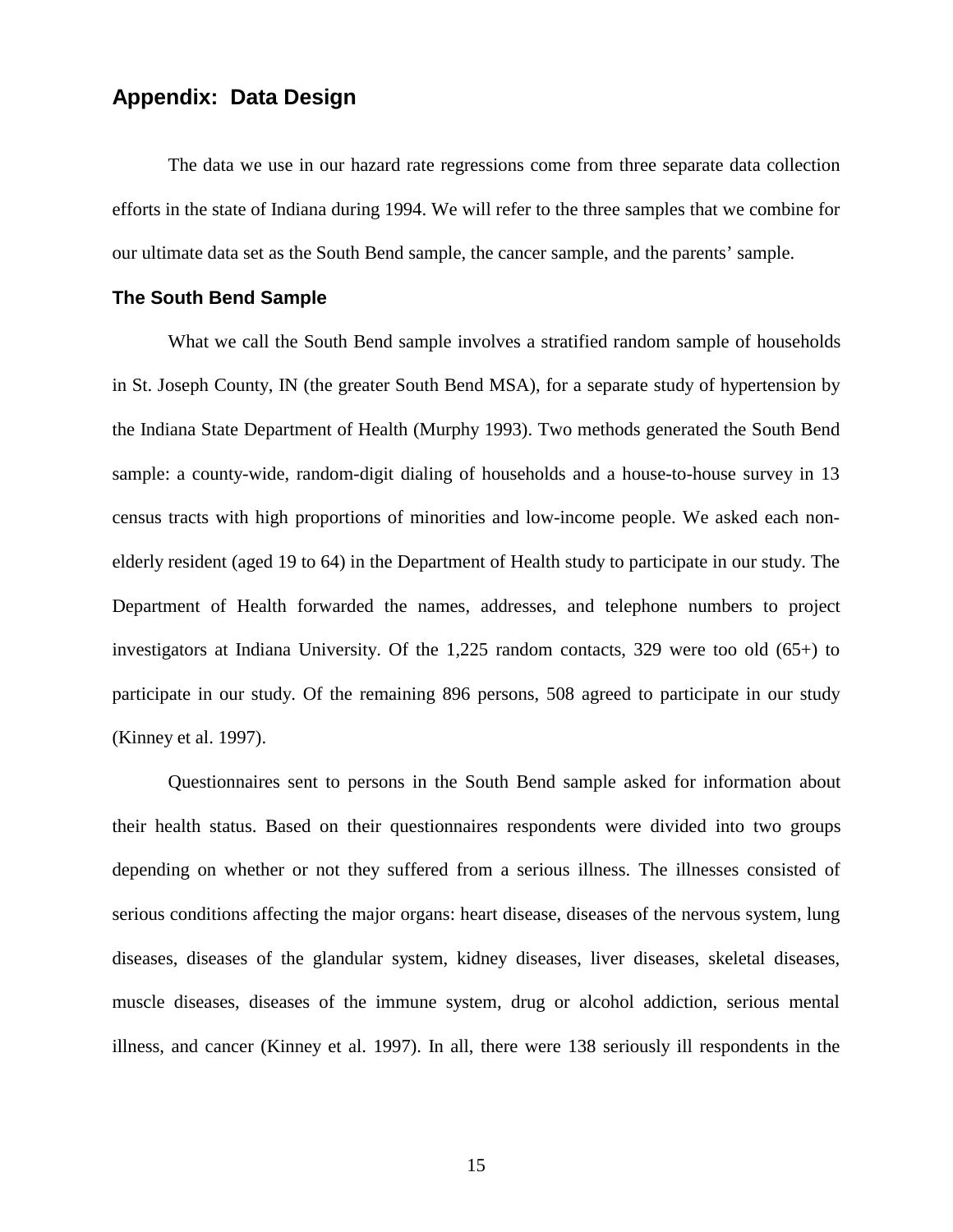South Bend sample who completed the interviews; 108 respondents had data available on their date of diagnosis, which we needed for our research.

#### **The Cancer Sample**

Our data also contain two groups of cancer patients: women with breast cancer and men with testicular cancer. The breast cancer group comes from the tumor registries of the seven hospitals that treat over 90 percent of the women with breast cancer in Marion County, IN (the greater Indianapolis MSA). Women in the cancer sample resided in Marion County, had been diagnosed or treated in the study hospitals, were diagnosed or treated for breast cancer between January 1987 and December 1990, and were between 19 and 64 years old at the time of the survey. To protect confidentiality of patients the tumor registries contacted the patients and forwarded names of willing participants to the project investigators. Tumor registries contacted 821 patients whom the hospitals recorded as having breast cancer during the relevant time interval. Of the 208 women who agreed to participate in the study, 34 had died, moved, were too ill, or were otherwise unreachable for a phone interview, so that there are 174 women with breast cancer in the cancer sample (Kinney et al. 1997).

The sample of men with testicular cancer included male residents of Indiana aged 18 to 64 who were diagnosed between 1987 and 1990. The sample comes from the tumor registry of Indiana University Medical Center (IUMC). Because oncologists at IUMC developed the prevailing treatment of testis cancer, it treats nearly all testis cancer patients in Indiana (Einhorn and Donohue 1977). Of the 195 patients contacted, 41 men with testicular cancer completed the interviews.

### **The Parents' Sample**

The parents' sample includes persons with a child suffering from a serious or chronic illness who was treated at the Riley Hospital for Children at the Indiana University School of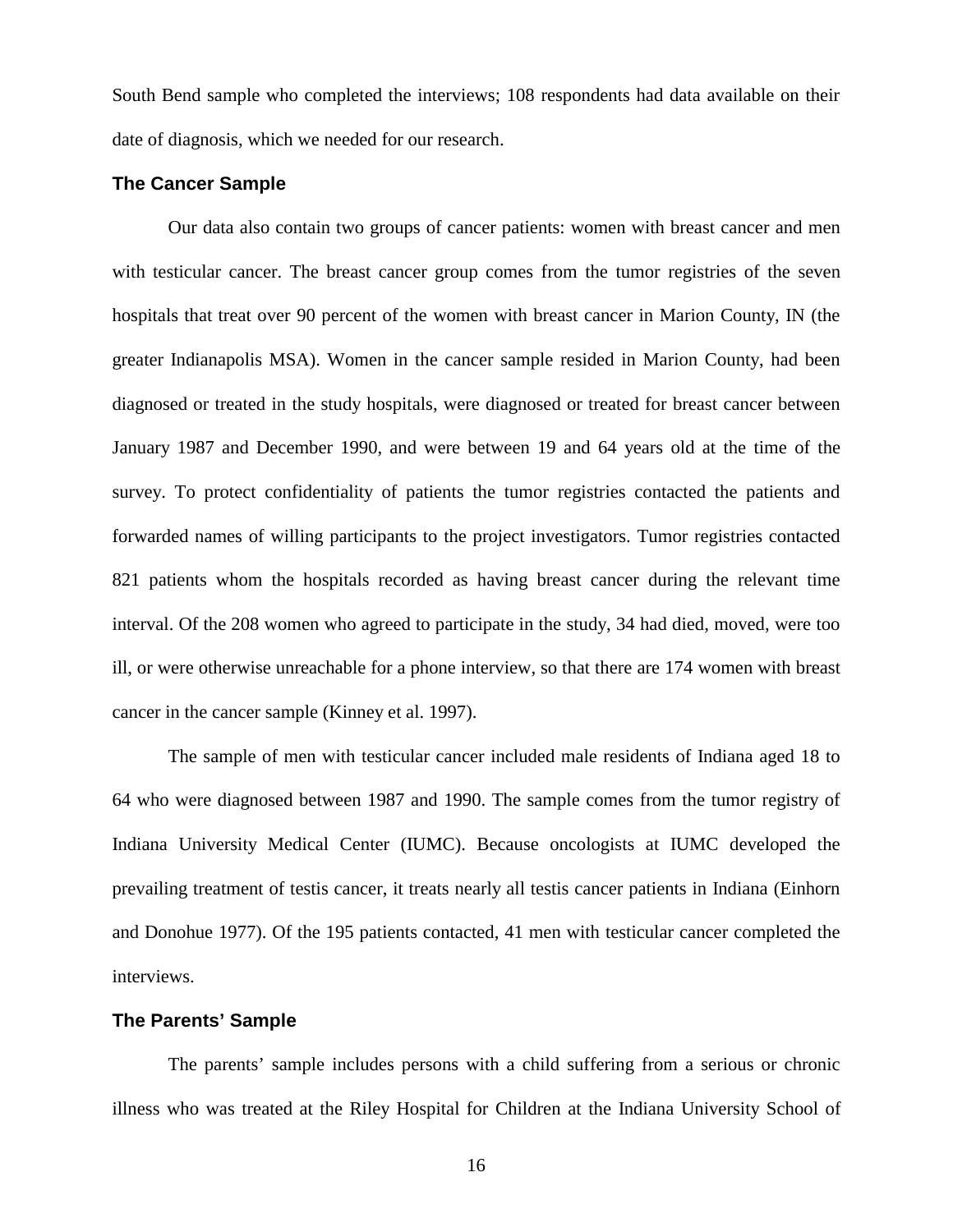Medicine in Indianapolis, IN. Riley Hospital is the only children's hospital in Indiana and is the state's major pediatric tertiary care center. The diseases of the sample children are those for which Riley Hospital treats more than 80 percent of afflicted minor residents of Indiana. The diagnoses include childhood cancers, inborn errors of metabolism, rheumatological diseases, and chronic renal failure. To protect confidentiality, Riley Hospital first contacted families and asked them to participate. Riley Hospital sent out letters to 1,943 parents of children that presumably met the sampling criteria. The hospital released contact information on 436 consenting participants, of which 330 persons had a child meeting the age and disease criteria and were available for the interviews.

#### **Summary**

Respondents and their spouses in all three samples were called for a phone interview about their health insurance benefits and job histories since 1984. The interviewers mailed follow-up questionnaires to obtain maximum feasible accuracy and to enable respondents and spouses to check relevant records. Overall, our study had 653 respondents. Because we explore insurance-related job lock, we examined only the subset of 605 respondents who were employed at some time during 1984 to 1994, which included 95 respondents from the South Bend sample, 195 from the cancer sample (154 breast cancer and 41 testicular cancer patients), and 315 from the parents' sample. There were 426 employed spouses: 40 from the South Bend sample, 135 from the cancer sample (109 spouses of breast cancer patients and 26 spouses of testicular cancer patients), and 251 from the parents' sample.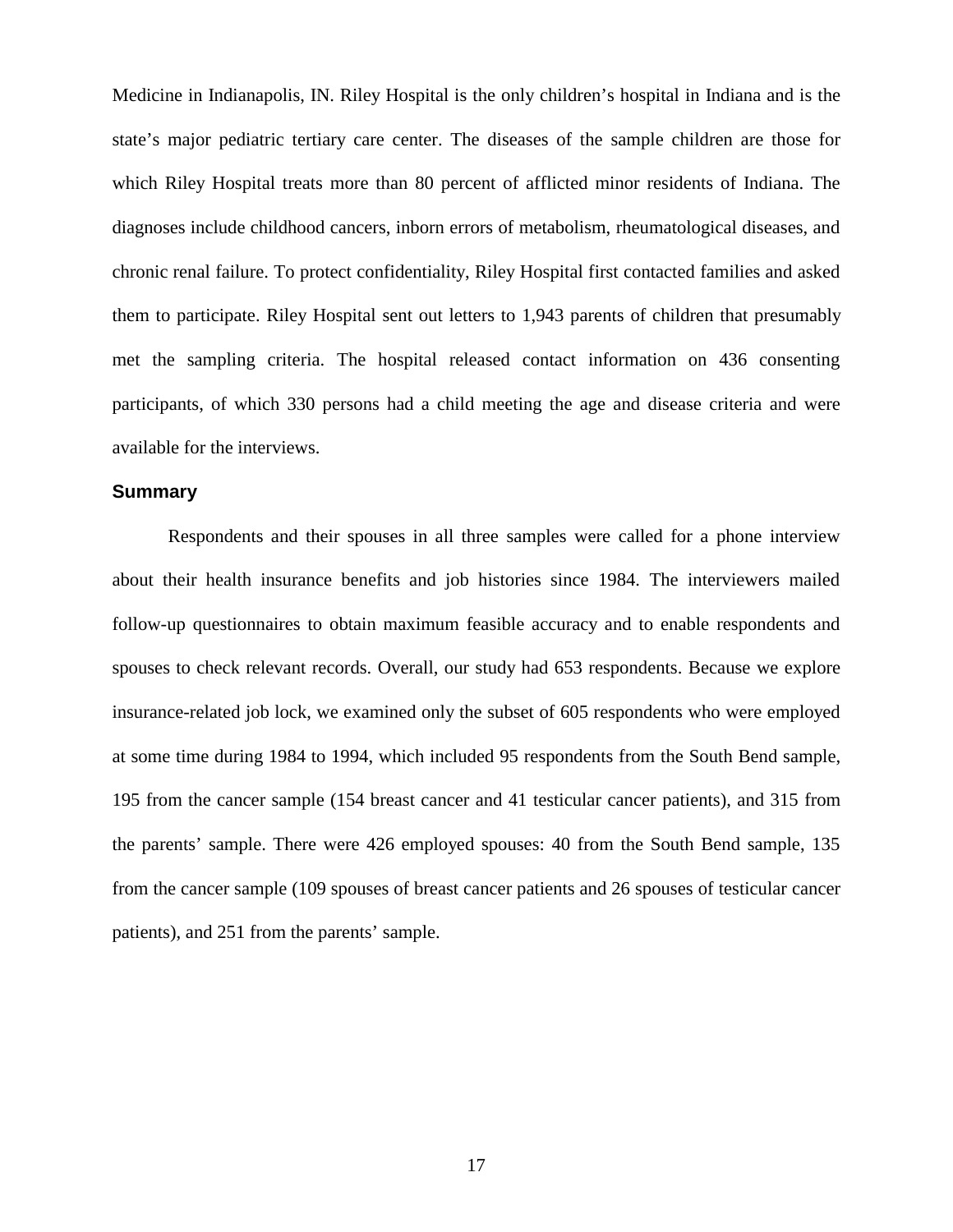### **Endnotes**

\* Data for our study were funded by a Robert Wood Johnson Foundation grant no. 02014. The views expressed are solely the authors'. The authors thank the hospitals in Marion County, Indiana, the Comprehensive Cancer Center of Indiana University Medical Center, and the Indiana State Department of Health; Elyce Rotella, Ph.D. and Xing Ming, Ph.D. of Indiana University Bloomington; Deborah A. Freund, Ph.D., Douglas Holtz-Eakin, Ph.D., and John Moran, Ph.D. of Syracuse University; John Kennedy, Ph.D. and his staff at the Center for Survey Research at Indiana University Bloomington; and Phyllis Bonds, Karen A. Jordan, J.D., and Mary Elizabeth Camp, Ph.D.; and two anonymous referees for their helpful comments and assistance. Esther Gray of the Center for Policy Research at Syracuse University was invaluable in preparing the manuscript for publication. Most importantly, the authors thank the survey participants. Kevin T. Stroupe, Ph.D**.** is a Health Economist at the Midwest Center for Health Services and Policy Research and at the Cooperative Studies Program Coordinating Center, Hines VA Hospital, Hines, IL and a Research Assistant Professor at the Institute for Health Services Research and Policy Studies, Northwestern University, Evanston, IL. Eleanor D. Kinney, J.D., M.P.H. is Samuel R. Rosen Professor and Co-Director of the Center for Law and Health at the Indiana University School of Law—Indianapolis, IN. Thomas J. J. Kniesner, Ph.D. is Senior Research Associate at the Center for Policy Research and the Krisher Professor of Economics at Syracuse University, Syracuse, NY.

- 1. Workers with employment spells in progress at the time of the survey in 1994 are socalled right censored because we do not know their ultimate completion date and are accounted for in the estimation procedure (Marubini and Valsecchi 1995). We treat as also right censored the employment spells where the worker reported an involuntary termination of employment (Allison 1984).
- 2. Because our unit of observation is the employment spell we make two adjustments to account for multiple employment spells per worker. We include as a regressor the number of previously completed employment episodes. We also adjust the standard errors in (1) and (2) upward by  $(N/n)1/2$ , where *N* is the total number of employment spells and *n* is the number of workers in each sample. The logic behind adjusting the standard errors upward is that if employment spell lengths are similar for the typical worker with multiple spells then the multiple spells are uninformative and a worker with multiple spells should not be treated as contributing more information than a worker with a single employment spell. The adjustment is conservative and will most likely overstate the true standard errors (Allison 1984, pp. 54–55).
- 3. For example, higher wages indicate better jobs, ceteris paribus. In our models higher wages significantly decrease the likelihood of quitting  $(p < 0.01)$ .
- 4. *HR*(Relies = Yes)/*HR*(Relies = No) =  $0.177/0.301 = 0.59$ .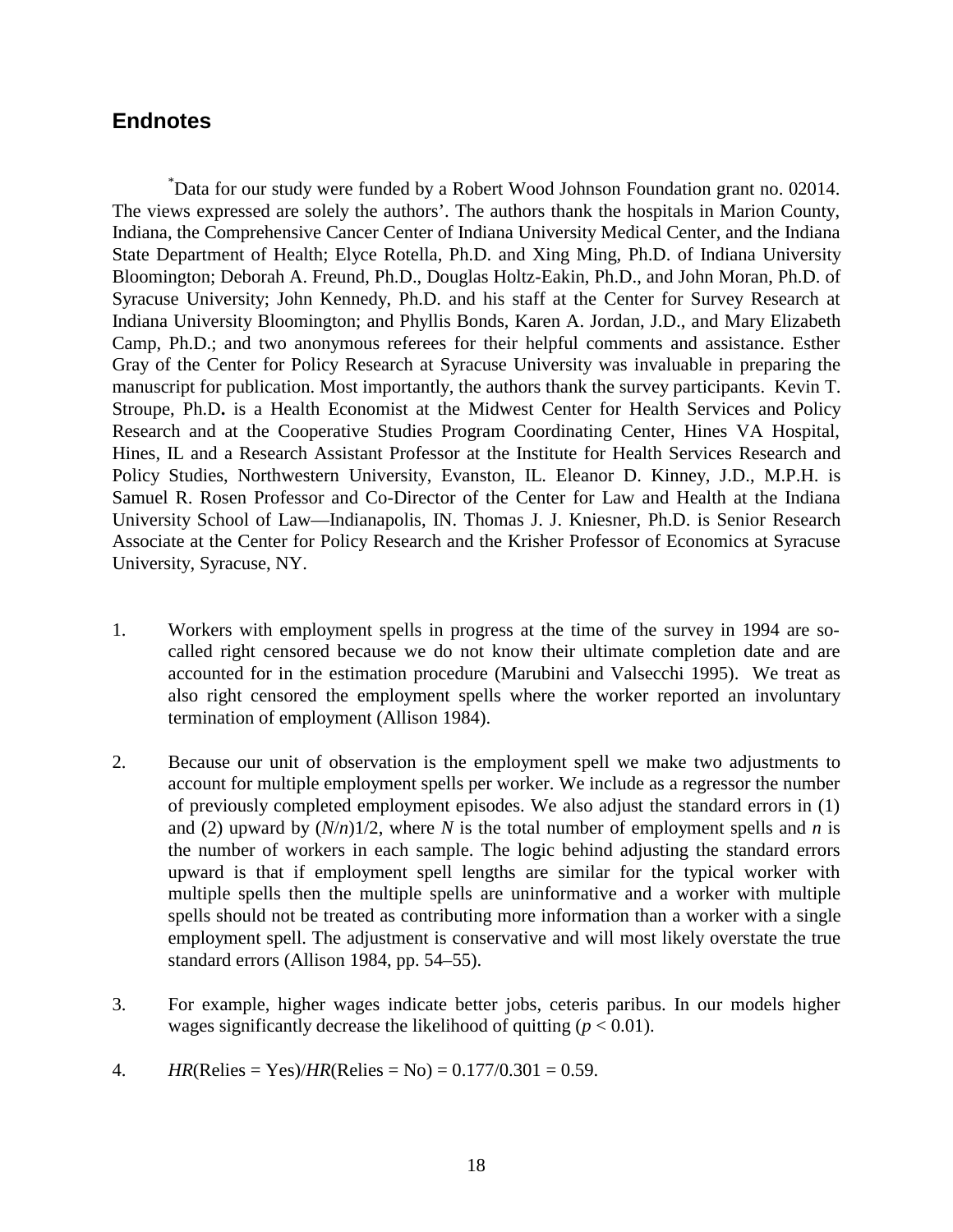- 5. *HR*(Relies = Yes)/*HR*(Relies = No) =  $0.167/0.273 = 0.61$ .
- 6. Because our survey did not gather information on the age of all workers hazard regression we present do not control for the person's age, which is often an independent variable in quit rate studies. It is unclear how including an age variable might change our job lock estimates. In regressions for the subsets of workers for whom age was recorded including age reduced slightly the job lock estimate for men and increased it somewhat for women.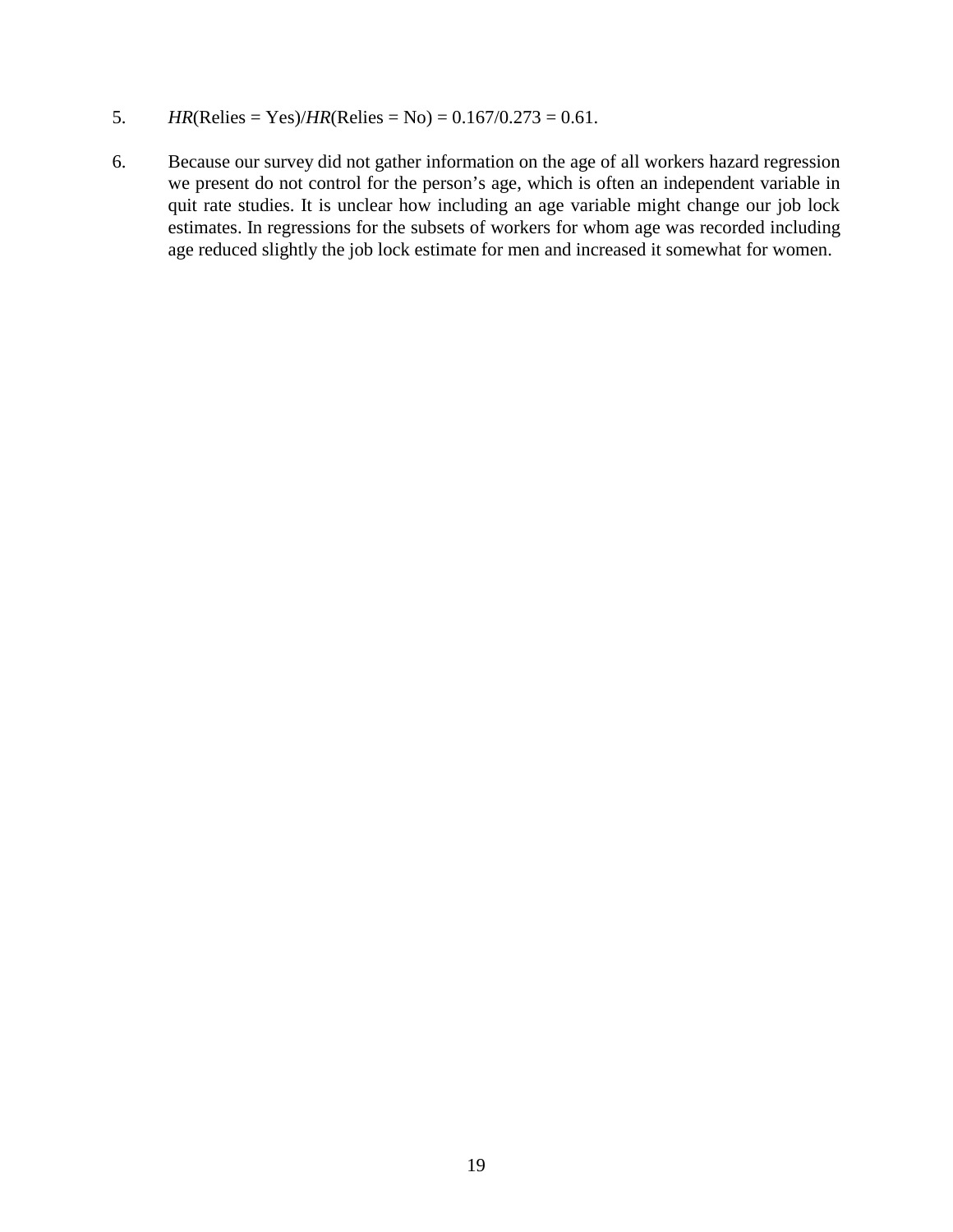|                                                       | Men            |                                  | Women                            |                          |
|-------------------------------------------------------|----------------|----------------------------------|----------------------------------|--------------------------|
|                                                       | $Relies = Yes$ | $Relies = No$                    | $\mathbf{Relies} = \mathbf{Yes}$ | $Relies = No$            |
|                                                       |                | <b>Mean (Standard Deviation)</b> |                                  |                          |
| <b>Variable</b>                                       |                |                                  |                                  |                          |
| Duration (in months)                                  | 123 (102)      | 75 (90)                          | 116(94)                          | 58 (66)                  |
| Real Wage <sup>*</sup> (\$ per week)                  | 614 (449)      | 442 (422)                        | 351 (252)                        | 229 (204)                |
| Hours (per week)                                      | 48(8)          | 45(11)                           | 42(9)                            | 34(13)                   |
| Prev. completed employment episodes                   | 0.8(1.1)       | 1.0(1.3)                         | 0.9(1.2)                         | 0.9(1.2)                 |
|                                                       |                | <b>Percent</b>                   |                                  |                          |
| Diagnose                                              | 86             | 71                               | 86                               | 71                       |
| Worker Diagnosed (Diag_slf)                           | 22             | 14                               | 54                               | 25                       |
| Family Member Diagnosed (Diag_fam)                    | 64             | 57                               | 32                               | 46                       |
| Nonwhite                                              | 7              | $\tau$                           | 8                                | 6                        |
| Married                                               | 88             | 81                               | 62                               | 78                       |
| Self-Employed                                         | 6              | 17                               | $\overline{4}$                   | 9                        |
| Education <sup>†</sup>                                |                |                                  |                                  |                          |
| 12 years or less                                      | 23             | 20                               | 35                               | 34                       |
| Some college or Technical degree                      | 44             | 64                               | 27                               | 38                       |
| Bachelors degree                                      | 13             | 8                                | 19                               | 18                       |
| Some post graduate or graduate degree                 | 20             | 8                                | 19                               | 10                       |
| <b>Industry</b>                                       |                |                                  |                                  |                          |
| Manufacturing                                         | 33             | 17                               | 13                               | $\,8\,$                  |
| Construction, Agriculture                             | 6              | 19                               |                                  | $\overline{\phantom{0}}$ |
| Transportation, Communication, Utilities <sup>‡</sup> | 8              | 6                                | 6                                | 3                        |
| Trade                                                 | 14             | 21                               | 17                               | 27                       |
| Service, Finance                                      | 34             | 34                               | 56                               | 59                       |
| <b>Public Administration</b>                          | 5              | 3                                | 8                                | 3                        |
| Occupation                                            |                |                                  |                                  |                          |
| Professional                                          | 55             | 34                               | 42                               | 26                       |
| Clerical, Service                                     | 20             | 27                               | 50                               | 68                       |
| Blue Collar <sup>1</sup>                              | 25             | 39                               | 8                                | 6                        |
| No. Observations:                                     | 333            | 512                              | 182                              | 734                      |

\* The base year for the real wage is 1983.

† Education is the highest level an individual had received at the time of the survey.

‡ Women in construction and agriculture are included in this category due to the small number of observations.

¶ Blue collar includes agriculture, construction, and manufacturing occupations.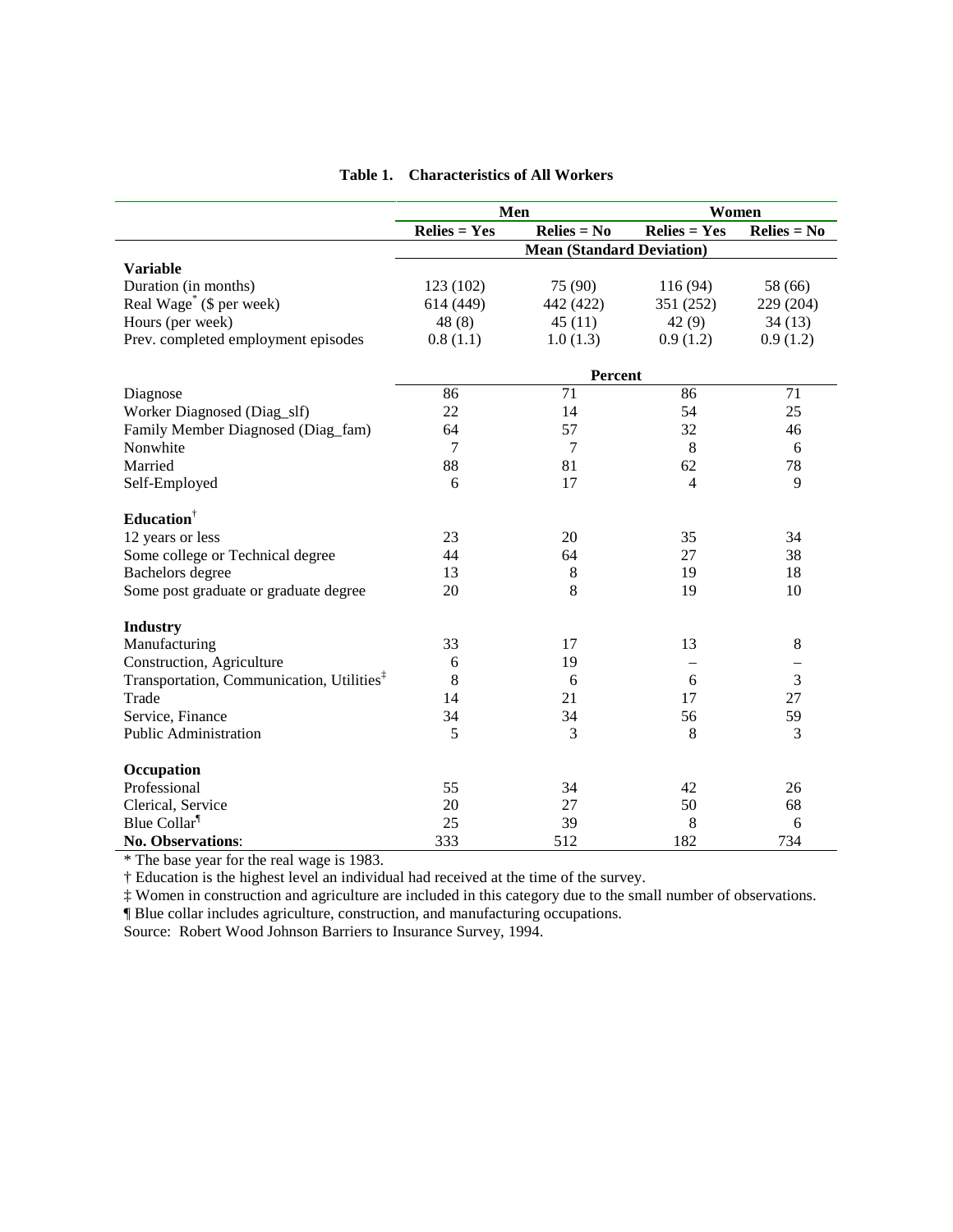|                                       | $Relies = Yes$     |                                 | $Relies = No$      |                          |
|---------------------------------------|--------------------|---------------------------------|--------------------|--------------------------|
|                                       |                    | Percentage                      |                    | Percentage               |
|                                       | <b>Coefficient</b> | Change in                       | <b>Coefficient</b> | <b>Change</b> in         |
| <b>Variable</b>                       | $\alpha$ (S.E.)    | <b>Hazard Rate</b> <sup>1</sup> | $\beta$ (S.E.)     | Hazard Rate <sup>¶</sup> |
| Diagnose                              | $-1.73(0.27)$      | $-82$                           | $-1.20(0.19)$      | $-70$                    |
|                                       |                    |                                 |                    |                          |
| Log Real Wage                         | $-0.90(0.23)^{*}$  | $-59$                           | $-0.42(0.15)^{*}$  | $-34$                    |
| Hours                                 | 0.01(0.02)         | $\mathbf{1}$                    | $-0.02(0.01)$ **   | $-2$                     |
| Nonwhite                              | $-0.17(0.45)$      | $-16$                           | $-0.75(0.34)^{**}$ | $-53$                    |
| Married                               | $-0.38(0.31)$      | $-32$                           | $-0.53(0.20)^{*}$  | $-41$                    |
| Prev. completed employment episodes   | $0.34(0.09)^{*}$   | 41                              | $0.27(0.07)^{*}$   | 31                       |
| Self-Employed                         | $-0.76(0.57)$      | $-53$                           | $-0.38(0.29)$      | $-32$                    |
|                                       |                    |                                 |                    |                          |
| <b>Education</b>                      |                    |                                 |                    |                          |
| 12 years or less <sup>†</sup>         |                    |                                 |                    |                          |
| Some college or Technical degree      | $-0.11(0.30)$      | $-10$                           | 0.10(0.21)         | 11                       |
| <b>Bachelors</b> degree               | $-0.24(0.47)$      | $-21$                           | 0.13(0.37)         | 14                       |
| Some post graduate or Graduate degree | 0.16(0.43)         | 17                              | 0.42(0.39)         | 52                       |
|                                       |                    |                                 |                    |                          |
| <b>Industry</b>                       |                    |                                 |                    |                          |
| Manufacturing <sup>†</sup>            |                    |                                 |                    |                          |
| Construction, Agriculture             | 1.13(0.45)         | 210                             | 0.36(0.27)         | 43                       |
| Trans, Communication, Utilities       | 0.41(0.50)         | 51                              | 0.11(0.39)         | 12                       |
| Trade                                 | $0.89(0.38)$ *     | 144                             | 0.34(0.28)         | 41                       |
| Service, Finance                      | $1.06(0.34)^{*}$   | 189                             | 0.00(0.27)         | $\overline{0}$           |
| Public Administration                 | 0.29(0.72)         | 34                              | $-0.52(0.52)$      | $-41$                    |
|                                       |                    |                                 |                    |                          |
| Occupation                            |                    |                                 |                    |                          |
| Professional <sup>†</sup>             |                    |                                 |                    |                          |
| Clerical, Service                     | 0.13(0.32)         | 14                              | 0.24(0.25)         | 27                       |
| <b>Blue Collar</b>                    | 0.43(0.36)         | 54                              | 0.20(0.26)         | 22                       |
| No. Observations:                     | 333                |                                 | 512                |                          |

| <b>Table 2.</b> Estimated Hazard Functions for Men |
|----------------------------------------------------|
|----------------------------------------------------|

\* *p* < 0.01; \*\* *p* < 0.05; \*\*\* *p* < 0.1

† Omitted category. (Education is the level the individual had received at the time of the survey)

 $\text{T}$  Calculated as  $[\exp(\alpha \text{ or } \beta) - 1] \times 100$ .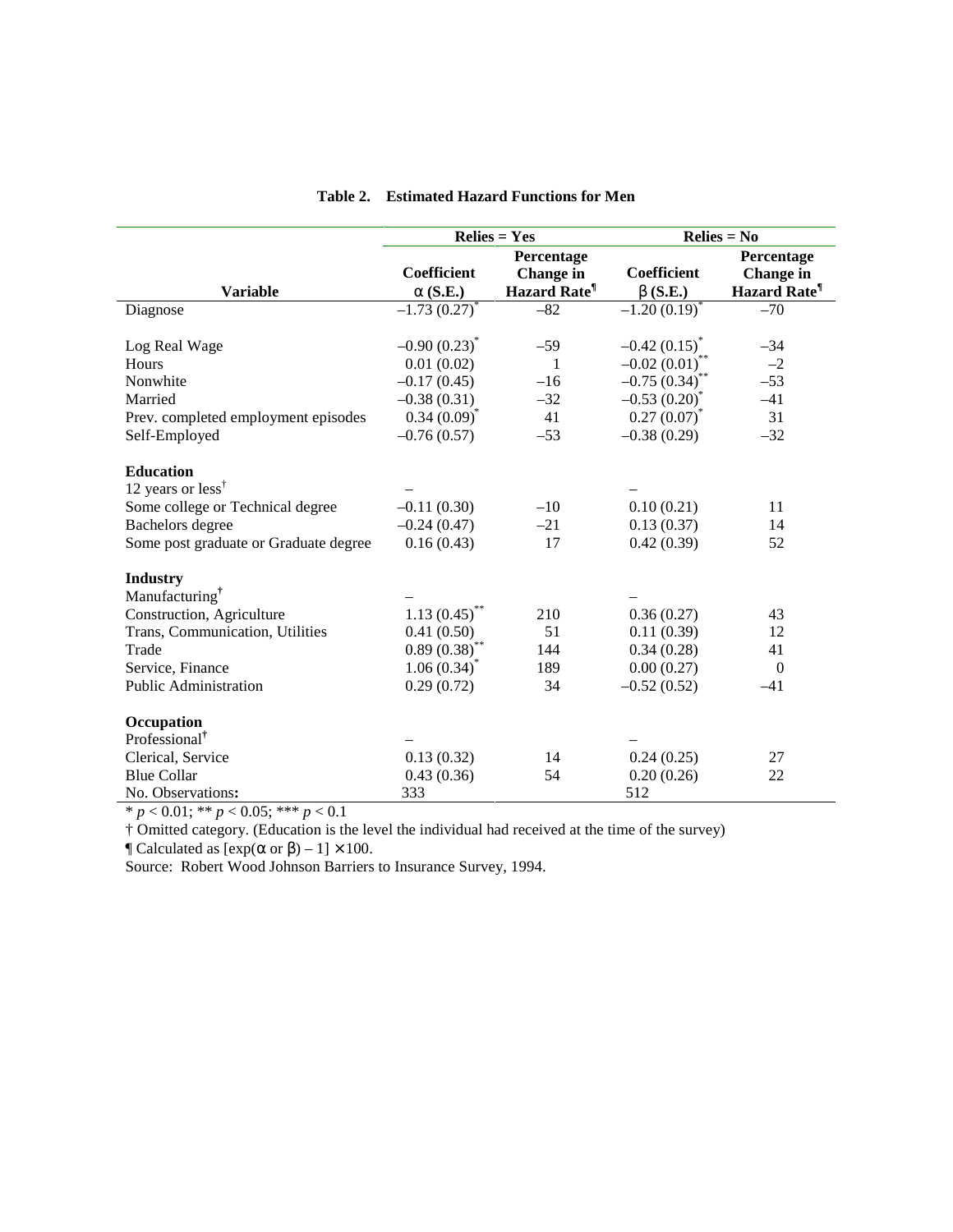|                                                  | $Relies = Yes$             |                    | $Relies = No$     |                    |
|--------------------------------------------------|----------------------------|--------------------|-------------------|--------------------|
|                                                  |                            | Percentage         |                   | Percentage         |
|                                                  | <b>Coefficient</b>         | Change in          | Coefficient       | <b>Change</b> in   |
| <b>Variable</b>                                  | $\alpha$ (S.E.)            | <b>Hazard Rate</b> | $\beta$ (S.E.)    | <b>Hazard Rate</b> |
| Diagnose                                         | $-1.79(0.38)$ <sup>*</sup> | $-83$              | $-1.30(0.14)$     | $-73$              |
|                                                  |                            |                    |                   |                    |
| Log Real Wage                                    | $-1.27(0.38)^{*}$          | $-72$              | $-0.55(0.13)^{*}$ | $-42$              |
| Hours                                            | $0.05(0.02)^{*}$           | 5                  | 0.00(0.01)        | $\overline{0}$     |
| Nonwhite                                         | 0.73(0.48)                 | 108                | $-0.37(0.30)$     | $-31$              |
| Married                                          | $-0.21(0.31)$              | $-19$              | $-0.45(0.15)^{*}$ | $-36$              |
| Prev. completed employment episodes              | 0.09(0.14)                 | 9                  | $0.20(0.05)^{*}$  | $22\,$             |
| Self-Employed                                    | $-1.93(1.10)^{***}$        | $-86$              | $-0.73(0.29)$ *   | $-52$              |
|                                                  |                            |                    |                   |                    |
| <b>Education</b>                                 |                            |                    |                   |                    |
| 12 years or less <sup><math>\dagger</math></sup> |                            |                    |                   |                    |
| Some college or Technical degree                 | 0.32(0.42)                 | 38                 | $-0.03(0.15)$     | $-3$               |
| <b>Bachelors</b> degree                          | $1.03(0.44)^{*}$           | 180                | $-0.09(0.21)$     | $-9$               |
| Some post graduate or Graduate degree            | 0.44(0.61)                 | 55                 | $-0.22(0.27)$     | $-20$              |
|                                                  |                            |                    |                   |                    |
| <b>Industry</b>                                  |                            |                    |                   |                    |
| Manufacturing <sup>†</sup>                       |                            |                    |                   |                    |
| Construction, Agriculture, Trans.,               | $-0.43(0.98)$              | $-35$              | $-0.24(0.47)$     | $-21$              |
| Communication, Utilities                         |                            |                    |                   |                    |
| Trade                                            | $-0.16(0.60)$              | $-15$              | $-0.11(0.30)$     | $-10$              |
| Service, Finance                                 | $-0.15(0.61)$              | $-14$              | $-0.10(0.28)$     | $-10$              |
| <b>Public Administration</b>                     | 0.23(0.74)                 | 26                 | $-0.33(0.51)$     | $-28$              |
| Occupation                                       |                            |                    |                   |                    |
| Professional <sup>†</sup>                        |                            |                    |                   |                    |
| Clerical, Service                                | 0.41(0.46)                 | 51                 | 0.19(0.19)        | 21                 |
| <b>Blue Collar</b>                               | $-0.77(0.82)$              | $-54$              | $-0.09(0.41)$     | $-9$               |
| No. Observations:                                | 182                        |                    | 734               |                    |
|                                                  |                            |                    |                   |                    |

#### **Table 3. Estimated Hazard Functions for Women**

\* *p* < 0.01; \*\* *p* < 0.05; \*\*\* *p* < 0.1

† Omitted category. (Education is the level the individual had received at the time of the survey)

 $\text{T}$  Calculated as  $[\exp(\alpha \text{ or } \beta) - 1] \times 100$ .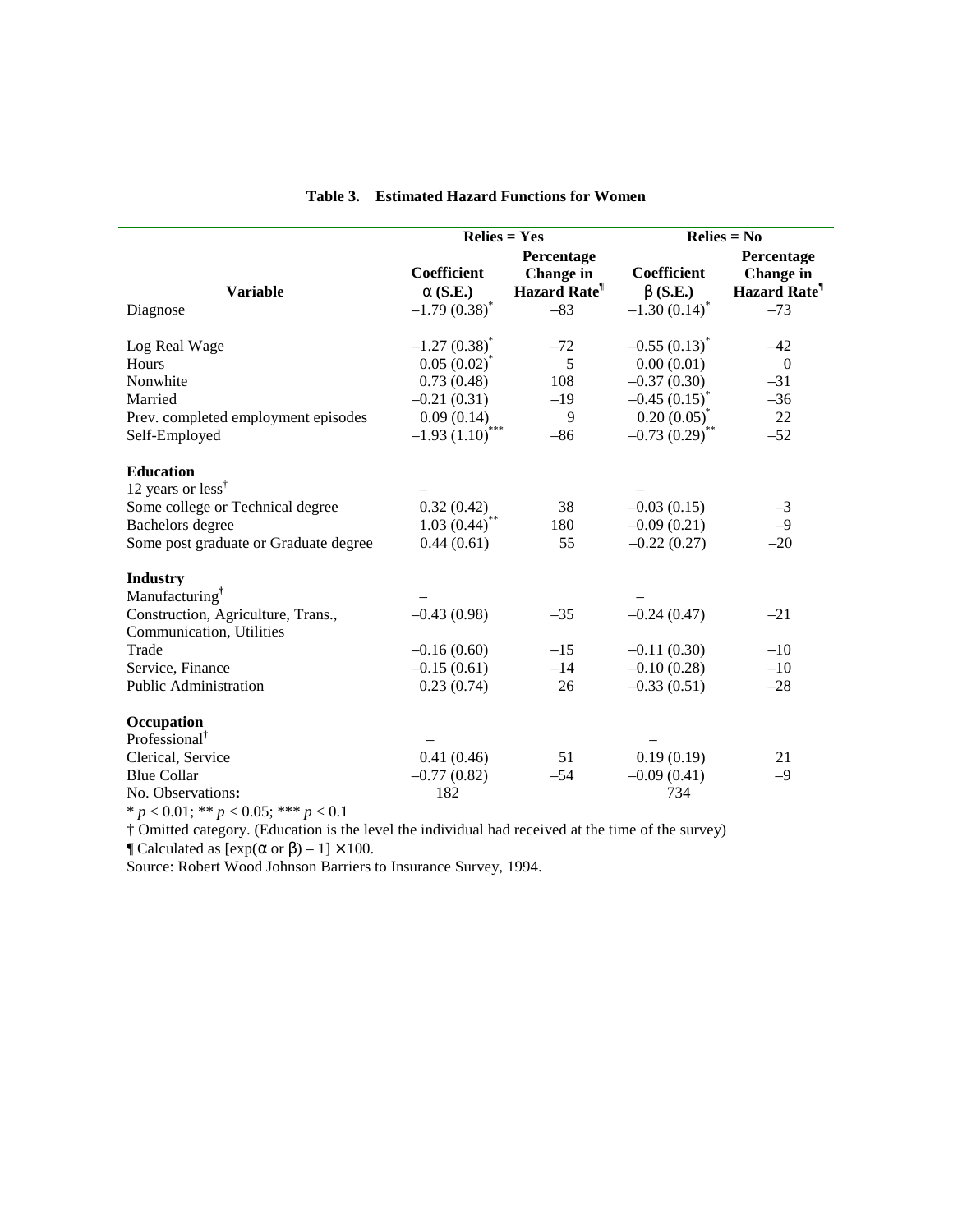|                                              | All Men                      |                    | <b>All Women</b>         |                                 |
|----------------------------------------------|------------------------------|--------------------|--------------------------|---------------------------------|
|                                              |                              | Percentage         |                          | Percentage                      |
|                                              | Coefficient                  | Change in          | Coefficient              | Change in                       |
| <b>Variable</b>                              | $\gamma$ (S.E.)              | <b>Hazard Rate</b> | $\gamma$ (S.E.)          | <b>Hazard Rate</b> <sup>1</sup> |
| Rely                                         | $-0.18(0.27)$                | $-17$              | $-0.70(0.32)^{*}$        | $-50$                           |
| Diagnose                                     | $-1.27(0.19)^{*}$            | $-72$              | $-1.31(0.14)^{*}$        | $-73$                           |
| DiagRely                                     | $-0.26(0.32)$                | $-23$              | $-0.33(0.40)$            | $-28$                           |
|                                              |                              |                    |                          |                                 |
| Log Real Wage                                | $-0.54(0.13)$ <sup>*</sup>   | $-42$              | $-0.62(0.12)^{^{\circ}}$ | $-46$                           |
| Hours                                        | $-0.01(0.01)^{^{\circ}}$     | $-1$               | 0.01(0.01)               | -1                              |
| Nonwhite                                     | $-0.60(0.29)^{**}$           | $-45$              | $-0.21(0.27)$            | $-19$                           |
| Married                                      | $-0.48(0.18)$ <sup>*</sup>   | $-38$              | $-0.44(0.14)^{*}$        | $-36$                           |
| Prev. completed employment episodes          | 0.31(0.06)                   | 36                 | $0.19(0.05)^{*}$         | 21                              |
| Self-Employed                                | $-0.48(0.28)^{***}$          | $-38$              | $-0.82(0.29)^{*}$        | $-56$                           |
|                                              |                              |                    |                          |                                 |
| <b>Education</b>                             |                              |                    |                          |                                 |
| 12 years or less <sup>†</sup>                |                              |                    |                          |                                 |
| Some college or technical degree             | 0.08(0.18)                   | $\,8\,$            | 0.02(0.15)               | $\overline{2}$                  |
| Bachelors degree                             | 0.06(0.31)                   | 6                  | 0.06(0.19)               | 6                               |
| Some post graduate or graduate degree        | 0.48(0.30)                   | 62                 | $-0.11(0.25)$            | $-10$                           |
| <b>Industry</b>                              |                              |                    |                          |                                 |
| Manufacturing <sup>†</sup>                   |                              |                    |                          |                                 |
| Construction, Agriculture                    | $0.59(0.25)$ **              | 80                 |                          |                                 |
| Trans. Communication, Utilities <sup>‡</sup> | 0.25(0.33)                   | 28                 | $-0.24(0.44)$            | $-21$                           |
| Trade                                        | $0.62\left(0.24\right)^{**}$ | 86                 | $-0.07(0.28)$            | $-7$                            |
| Service, Finance                             | 0.36(0.22)                   | 43                 | $-0.08(0.27)$            | $-8\,$                          |
| <b>Public Administration</b>                 | $-0.23(0.45)$                | 21                 | 0.02(0.41)               | $\overline{2}$                  |
|                                              |                              |                    |                          |                                 |
| Occupation                                   |                              |                    |                          |                                 |
| Professional <sup>†</sup>                    |                              |                    |                          |                                 |
| Clerical, Service                            | 0.23(0.21)                   | 26                 | 0.23(0.18)               | 26                              |
| <b>Blue Collar</b>                           | 0.29(0.22)                   | 34                 | $-0.12(0.38)$            | $-11$                           |
| No. Observations:                            | 845                          |                    | 916                      |                                 |

#### **Table 4. Estimated Hazard Functions: Illness-Insurance Interaction Term Specification**

**\*** *p* < 0.01; \*\* *p* < 0.05; \*\*\* *p* < 0.1

† Omitted category. (Education is the level the individual had received at the time of the survey)

‡ Women in construction and agriculture are included along with this category due to the small number of observations.

 $\text{\degree}$  Calculated as  $[\exp(\gamma) - 1] \times 100$ .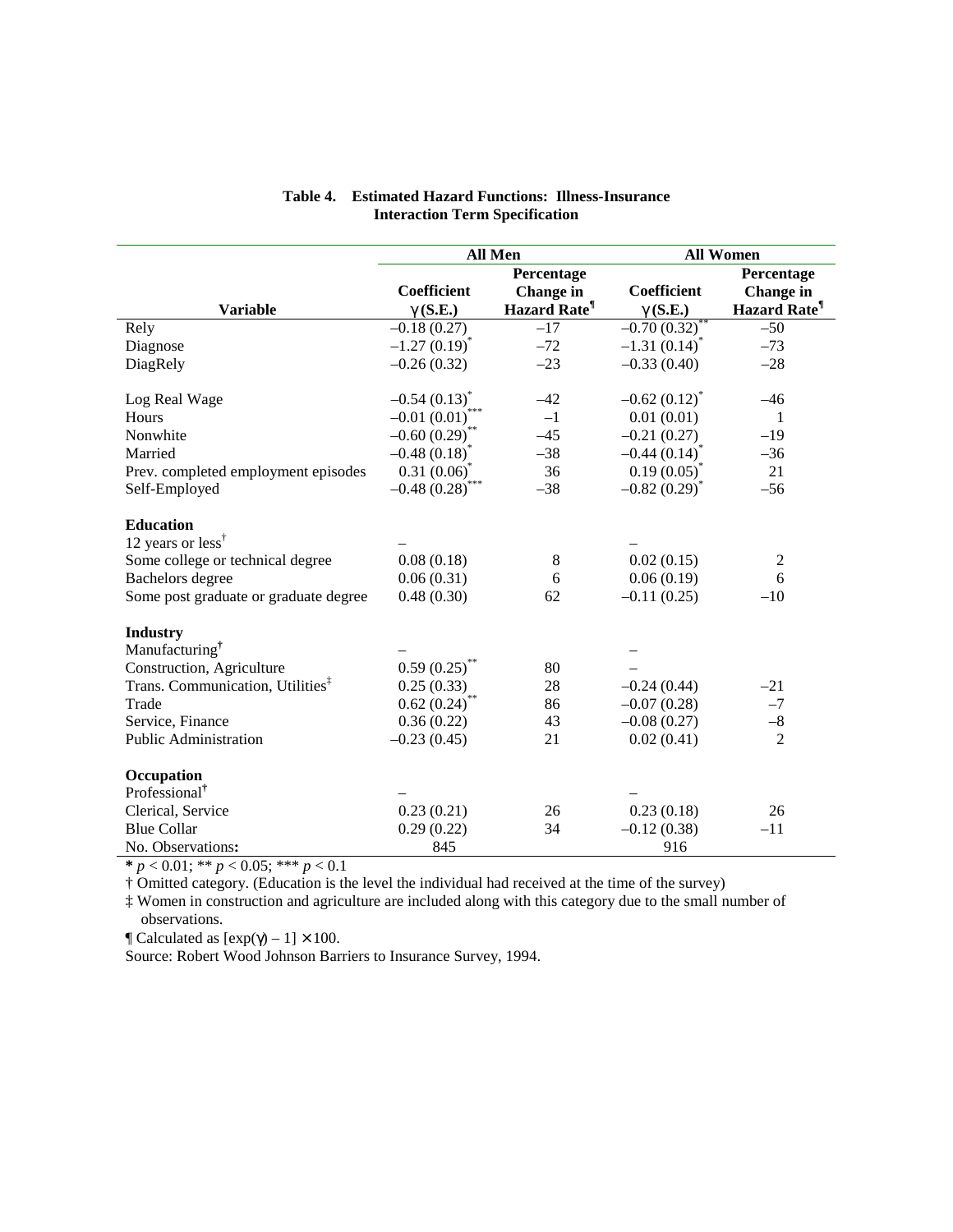|                                         | $\mathbf{Relies} = \mathbf{Yes}$ |                    | $Relies = No$       |                    |
|-----------------------------------------|----------------------------------|--------------------|---------------------|--------------------|
|                                         |                                  | Percentage         |                     | Percentage         |
|                                         | <b>Coefficient</b>               | Change in          | <b>Coefficient</b>  | Change in          |
| <b>Variable</b>                         | $\alpha$ (S.E.)                  | <b>Hazard Rate</b> | $\beta$ (S.E.)      | <b>Hazard Rate</b> |
| Worker Diagnosed (diag_slf)             | $-1.41(0.34)$ <sup>*</sup>       | $-76$              | $-0.39(0.27)$       | $-32$              |
| Family Member Diagnosed (diag_fam)      | $-1.88(0.29)^{*}$                | $-85$              | $-1.50(0.21)^{*}$   | $-78$              |
| Log Real Wage                           | $-0.84(0.23)^{*}$                | $-57$              | $-0.38(0.15)$ **    | $-32$              |
| Hours                                   | 0.01(0.02)                       | $\mathbf{1}$       | $-0.02(0.01)$ **    | $-2$               |
| Nonwhite                                | $-0.20(0.45)$                    | $-18$              | $-0.75(0.35)$       | $-53$              |
| Married                                 | $-0.31(0.31)$                    | $-27$              | $-0.34(0.20)^{***}$ | $-29$              |
| Prev. completed employment episodes     | $0.30(0.09)^{*}$                 | 34                 | $0.26(0.07)^{*}$    | 30                 |
| Self-Employed                           | $-0.60(0.57)$                    | $-45$              | $-0.41(0.29)$       | $-34$              |
| <b>Education</b><br>12 years or $less†$ |                                  |                    |                     |                    |
| Some college or technical degree        | $-0.07(0.31)$                    | $-7$               | 0.34(0.22)          | 41                 |
| <b>Bachelors</b> degree                 | $-0.25(0.47)$                    | $-22$              | 0.18(0.37)          | 20                 |
| Some post graduate or graduate degree   | 0.14(0.43)                       | 15                 | 0.54(0.40)          | 72                 |
| <b>Industry</b>                         |                                  |                    |                     |                    |
| Manufacturing <sup>†</sup>              |                                  |                    |                     |                    |
| Construction, Agriculture               | $1.21(0.46)^{*}$                 | 235                | 0.30(0.27)          | 35                 |
| Trans., Communication, Utilities        | 0.33(0.51)                       | 39                 | 0.00(0.39)          | $\theta$           |
| Trade                                   | $0.87(0.38)^{*}$                 | 139                | 0.24(0.28)          | 27                 |
| Service, Finance                        | $1.04(0.33)^{*}$                 | 183                | $-0.08(0.27)$       | $-8$               |
| <b>Public Administration</b>            | 0.31(0.71)                       | 36                 | $-0.68(0.52)$       | $-49$              |
| Occupation                              |                                  |                    |                     |                    |
| Professional <sup>†</sup>               |                                  |                    |                     |                    |
| Clerical, Service                       | 0.07(0.33)                       | 7                  | 0.19(0.26)          | 21                 |
| <b>Blue Collar</b>                      | 0.36(0.36)                       | 43                 | 0.10(0.26)          | 11                 |
| No. Observations:                       | 333                              |                    | 512                 |                    |

#### **Table 5. Estimated Hazard Functions for Men: Source of Illness Specification**

\* *p* < 0.01; \*\* *p* < 0.05; \*\*\* *p* < 0.1

† Omitted category. (Education is the level the individual had received at the time of the survey)

 $\mathbb{I}$  Calculated as  $[\exp(\alpha \text{ or } \beta) - 1] \times 100$ .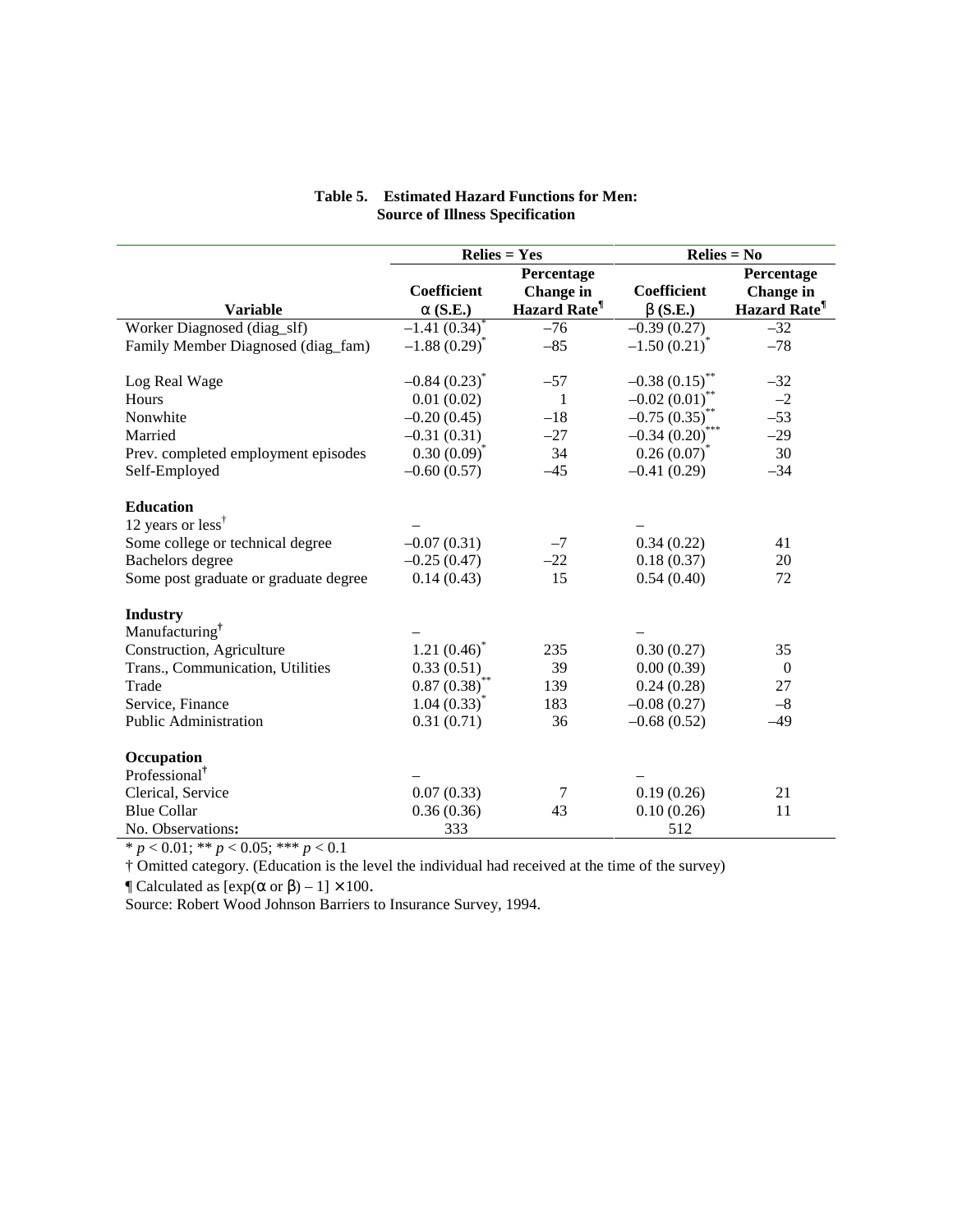|                                       | $\mathbf{Relies} = \mathbf{Yes}$ |                                 | $Relies = No$              |                    |
|---------------------------------------|----------------------------------|---------------------------------|----------------------------|--------------------|
|                                       |                                  | Percentage                      |                            | Percentage         |
|                                       | <b>Coefficient</b>               | Change in                       | Coefficient                | <b>Change</b> in   |
| <b>Variable</b>                       | $\alpha$ (S.E.)                  | <b>Hazard Rate</b> <sup>1</sup> | $\beta$ (S.E.)             | <b>Hazard Rate</b> |
| Worker Diagnosed (diag_slf)           | $-1.55(0.40)$ <sup>*</sup>       | $-79$                           | $-1.32(0.18)$ <sup>*</sup> | $-73$              |
| Family Member Diagnosed (diag_fam)    | $-2.35(0.53)^{*}$                | $-91$                           | $-1.29(0.15)^{*}$          | $-73$              |
| Log Real Wage                         | $-1.26(0.38)^{*}$                | $-72$                           | $-0.55(0.13)^{*}$          | $-42$              |
| Hours                                 | $0.06(0.02)^{*}$                 | 6                               | 0.00(0.01)                 | $\mathbf{0}$       |
| Nonwhite                              | 0.69(0.48)                       | 99                              | $-0.37(0.30)$              | $-31$              |
| Married                               | 0.04(0.35)                       | $\overline{4}$                  | $-0.45(0.15)^{*}$          | $-36$              |
| Prev. completed employment episodes   | 0.08(0.14)                       | 8                               | $0.20(0.05)^{*}$           | 22                 |
| Self-Employed                         | $-1.96(1.11)$                    | $-86$                           | $-0.73(0.29)^{*}$          | $-52$              |
| <b>Education</b>                      |                                  |                                 |                            |                    |
| 12 years or $less†$                   |                                  |                                 |                            |                    |
| Some college or technical degree      | 0.31(0.42)                       | 36                              | $-0.03(0.15)$              | $-3$               |
| <b>Bachelors</b> degree               | $1.20(0.45)^{*}$                 | 232                             | $-0.10(0.21)$              | $-10$              |
| Some post graduate or graduate degree | 0.53(0.61)                       | 70                              | $-0.21(0.27)$              | $-19$              |
| <b>Industry</b>                       |                                  |                                 |                            |                    |
| Manufacturing <sup>†</sup>            |                                  |                                 |                            |                    |
| Const., Agriculture, Transportation,  | $-0.59(1.00)$                    | $-45$                           | $-0.24(0.47)$              | $-21$              |
| Communication, Utilities              |                                  |                                 |                            |                    |
| Trade                                 | $-0.23(0.61)$                    | $-21$                           | $-0.10(0.30)$              | $-10$              |
| Service, Finance                      | $-0.10(0.63)$                    | $-10$                           | $-0.10(0.28)$              | $-10$              |
| <b>Public Administration</b>          | 0.02(0.76)                       | $\overline{2}$                  | $-0.33(0.52)$              | $-28$              |
| Occupation                            |                                  |                                 |                            |                    |
| Professional <sup>†</sup>             |                                  |                                 |                            |                    |
| Clerical, Service                     | 0.43(0.46)                       | 54                              | 0.19(0.19)                 | 21                 |
| <b>Blue Collar</b>                    | $-0.82(0.84)$                    | $-56$                           | $-0.09(0.41)$              | $-9$               |
| No. Observations:                     | 182                              |                                 | 734                        |                    |

#### **Table 6. Estimated Hazard Functions for Women: Source of Illness Specification**

\* *p* < 0.01; \*\* *p* < 0.05; \*\*\* *p* < 0.1

† Omitted category. (Education is the level the individual had received at the time of the survey)

 $\mathcal{P}$  Calculated as  $[\exp(\alpha \text{ or } \beta) - 1] \times 100$ .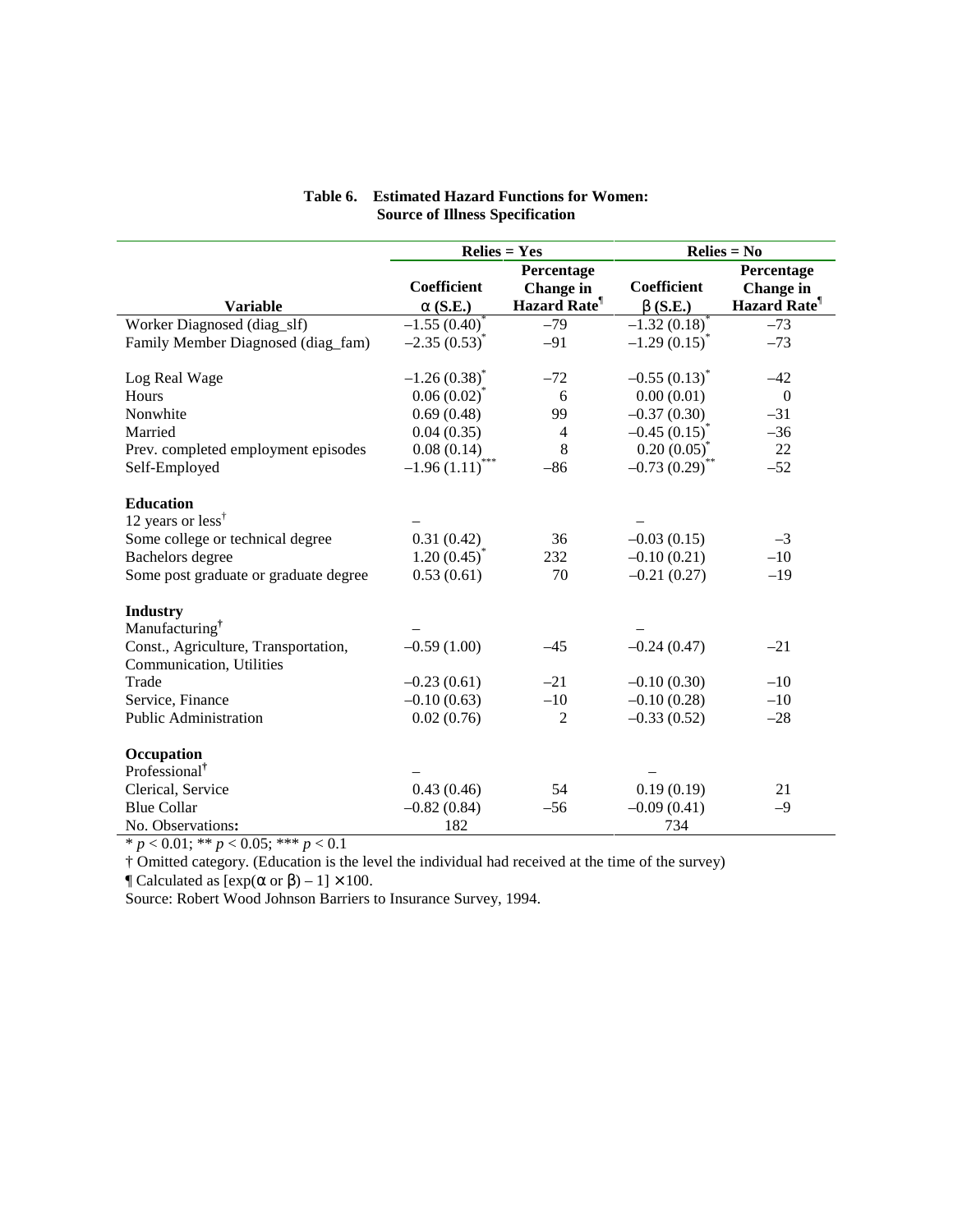### **References**

- Allison, P. 1984. *Event History Analysis Regression for Longitudinal Event Data*.Newbury Park: Sage Publication, Inc.
- Bartel, A. and G. Borjas. 1981. "Wage Growth and Job Turnover." In S. Rosen (ed.), *Studies in Labor Markets.* Chicago: The University of Chicago Press, pp. 65-90.
- Beauregard, K. 1991. "Persons Denied Private Health Insurance Due to Poor Health," AHCPR Pub. No. 92–0016, National Medical Expenditure Survey Data Summary 4.
- Buchmuller, T. and R. Valletta, R. 1996. "The Effects of Employer-Provided Health Insurance on Worker Mobility," *Industrial and Labor Relations Review*, 49(3): 439–455.
- Cooper, P. and A. Monheit. 1993. "Does Employment-Related Health Insurance Inhibit Job Mobility?" *Inquiry*, 30(4): 400–416.
- Cotton, P. 1991. "Preexisting Conditions 'Hold Americans Hostage' to Employers and Insurance," *Journal of the American Medical Association*, 265(19): 2451–2453.
- Currie, J. and B. Madrian. 1999. "Health, Health Insurance and the Labor Market." In O. Ashenfelter and D. Card (eds.), *Handbook of Labor Economics*, Vol. 3C. Amsterdam: Elsevier Science B.V., pp. 3309-3416.
- Custer, W.S. and P. Ketche. 2000. *Health Insurance Coverage and the Uninsured: 1990-1998*. Health Insurance Association of America. (http://membership.hiaa.org/pdfs/apps/ custer.pdf)
- Echolm, E. 1991. "Health Benefits Found to Deter Switches in Jobs," *The New York Times*, September 26, p. 1.
- Einhorn, L. and J. Donohue. 1977. "Cis-diamminedichloroplatinum, Vinblastne, and Bleuomycin Combination Chemotherapy in Disseminated Testicular Cancer," *Annals of Internal Medicine*, 87: 293–298.
- Fronstin, P. 1998. "64.2 Percent of Non-elderly Americans Have Employment-Based Health Insurance, 18.3 Percent are Uninsured," *EBRI Notes* 19(11).
- Fuchs, B. and M. Smith. 1996. Congressional Research Service, Health insurance reform: Changes in the private market under H.R. 3103, CRS Report for Congress No. 96–710 EPW updated August 16, 1996.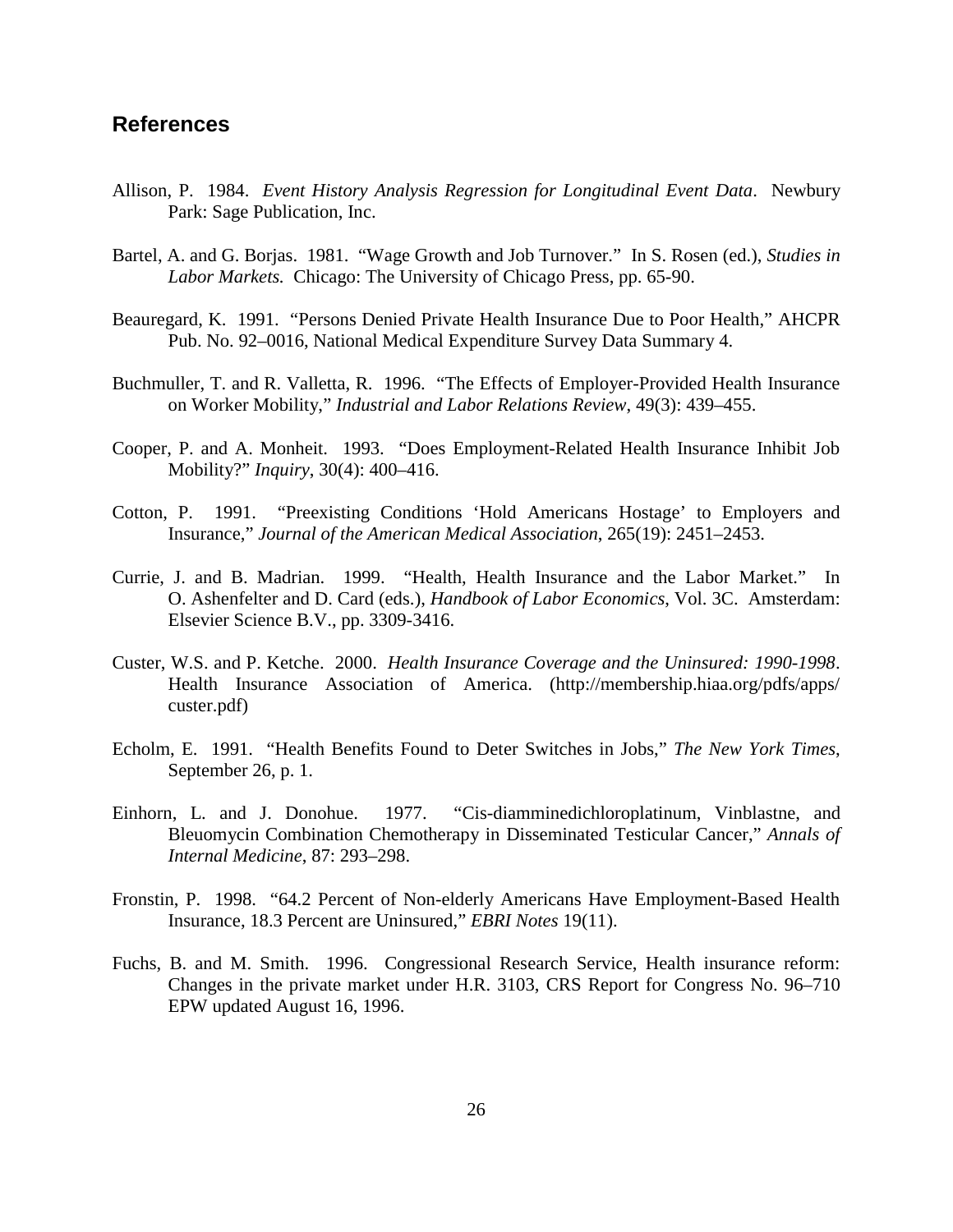- Holtz-Eakin, D. 1994. "Health Insurance Provision and Labor Market Efficiency in the United States and Germany." In R. Blank and R. Freeman (eds.), *Social Protection Versus Economic Flexibility: Is There a Tradeoff?* Chicago: University of Chicago Press.
- Kapur, K. 1998. "The Impact of Health on Job Mobility: A Measure of Job Lock," *Industrial and Labor Relations Review*, 51(2): 282–297.
- Kanji, G.K. 1993. *100 Statistical Tests*. Thousand Oaks, CA: Sage Publications, p. 29.
- Kinney, E. D., D. Freund, M.E. Camp, K. Jordan, and M.C. Mayfield. 1997. "Serious Illness and Private Health Coverage: A Unique Problem Calling for Unique Solutions," *Journal of Law, Medicine & Ethics*, 25: 180–191.
- Kinney, E. D. and S.K. Steinmetz. 1994. "Notes from the Insurance Underground: How the Chronically Ill Cope," *Journal of Health Politics, Policy, and Law*, 19(3): 633–642.
- Kuttner, R. 1997. "The Kasselbaum-Kennedy Bill—The Limits of Incrementalism," *New England Journal of Medicine*, 337(1): 64–67.
- Lancaster, T. 1990. *The Econometric Analysis of Transition Data*. Cambridge: Cambridge University Press.
- Light, A. and M. Ureta. 1992. "Panel Estimates of Male and Female Job Turnover Behavior: Can Female Nonquitters Be Identified?" *Journal of Labor Economics*, 10(2): 156–181.
- Light, D. 1992. "The Practice and Ethics of Risk-Rated Health Insurance," *Journal of the American Medical Association*, 267(18): 2503–2508.
- Madrian, B. 1994. "Employment-Based Health Insurance and Job Mobility: Is There Evidence Of Job-Lock?" *Quarterly Review of Economics*, 109(1): 27–54.
- Marubini, E. and M. Valsecchi. 1995. *Analysing Survival Data from Clinical Trials and Observational Studies*. New York: John Wiley & Sons.
- Mincer, J. and B. Jovanovic. 1981. "Labor Mobility and Wages." In S. Rosen (ed.), *Studies in Labor Markets*. Chicago: The University of Chicago Press, pp. 65-90.
- Monheit, A. and P. Cooper. 1994. "Health Insurance and Job Mobility: Theory and Evidence," *Industrial and Labor Relations Review*, 48(1): 68–85.
- Mohammed, A. 1998. "Clinton Toughens Insurance Law Enforcement," Reuters (July 16) (http://my.excite.com/news/r/980707/17/news-health).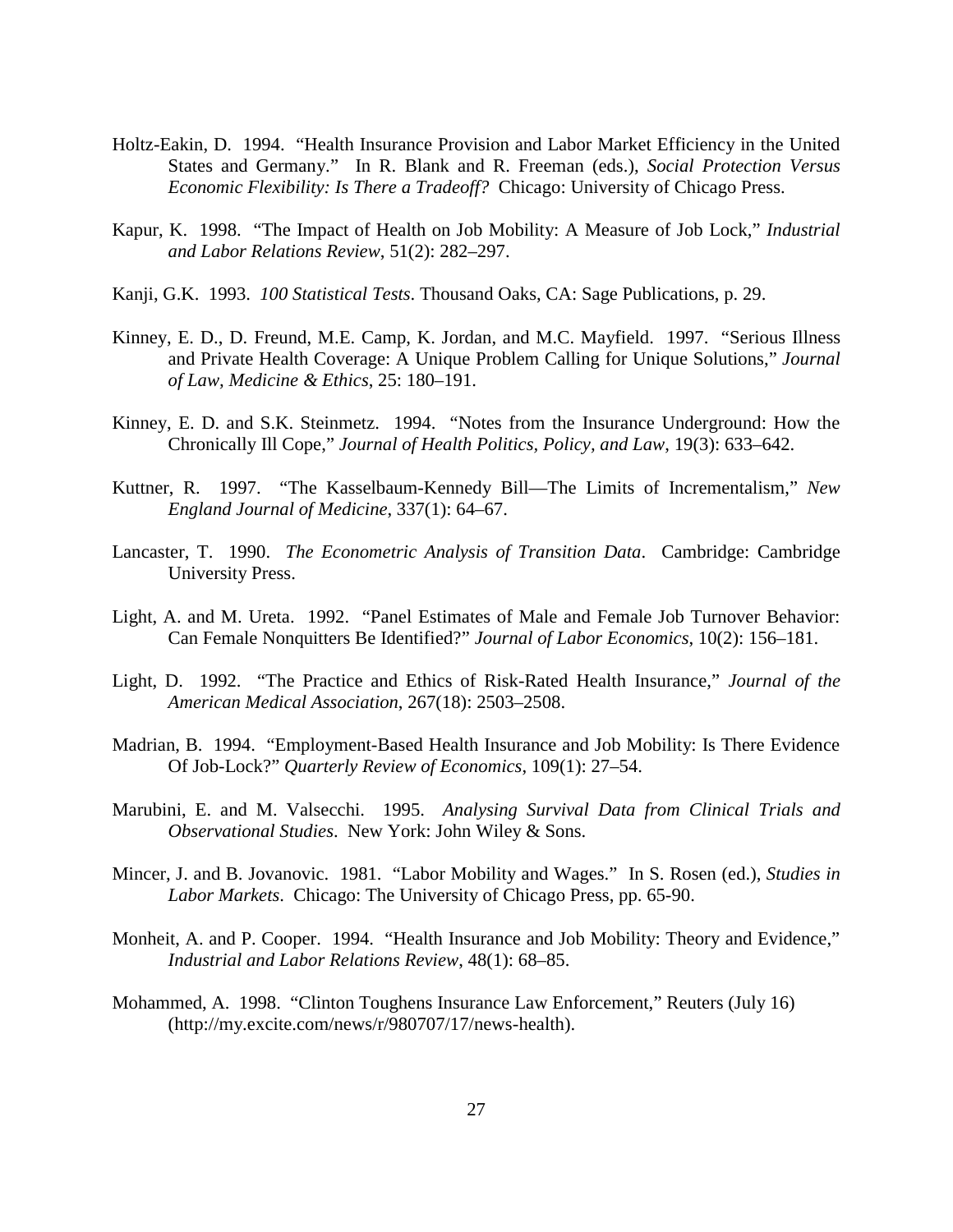- Murphy, M. 1993. *Final Report: Consumer Survey of Chronic Disease Prevention Project, St. Joseph County, Indiana.* Indiana State Department of Health, November.
- Nichols, L.M. and L.J. Blumberg. 1998. "A Different Kind of 'New Federalism'? The Health Insurance Portability and Accountability Act of 1996," *Health Affairs*, May/June: 25–42.
- Oliver, T.R. 1999. "The Dilemmas of Incrementalism: Logical and Political Constraints in the Design of Health Insurance Reforms," *Journal of Policy Analysis and Management*, 18(4): 652–683.
- Oliver, T.R. and R.M. Fiedler. 1997. "State Government And Health Insurance Market Reform." In H.M. Leichter (ed.), *Health Policy Reform in America: Innovations from the States.* Armonk, NY: M.E. Sharpe, pp. 47-100.
- Pear, R. 1997. "Health Insurers Skirting New Law, Officials Report," *New York Times,* October 5, p. A1.
- Penrod, J. 1993. "Health Care Costs, Health Insurance and Job Mobility. Princeton University.
- Shaw, K. 1987. "The Quit Propensity Of Married Men," *Journal of Labor Economics*, 5(4): 533–560.
- Stroupe, K.T., E.D. Kinney, and T.J.J. Kniesner. 2000. "Does Chronic Illness Affect The Adequacy Of Health Insurance Coverage?" *Journal of Health Politics, Policy and Law,* 25(2): 309–341.
- Silverstein, S. 1998. "Fear Of Losing Health-Care Benefits Has Many Workers Locked Into Jobs." *Los Angeles Times*, August 30, p. D5.
- Topel, R. 1986. "Job Mobility, Search, And Earnings Growth: A Reinterpretation Of Human Capital Earnings Functions." In R. Ehrenberg (ed.), *Research in Labor Economics.* Greenwich, CT.: JAI Press Inc., pp. 199-233
- Topel, R. 1991. "Specific Capital, Mobility, And Wages: Wages Rise With Seniority," *Journal of Political Economy*, 99(1): 145–176.
- U.S. General Accounting Office. 1995. "Health Insurance Regulation: Variation in Recent State Small Employer Health Insurance Reforms," GAO/HEHS 95–161FA.
- U.S. General Accounting Office. 1997. "The Health Insurance Portability and Accountability Act of 1996: Early Implementation Concerns," GAO/HEHS–070122.